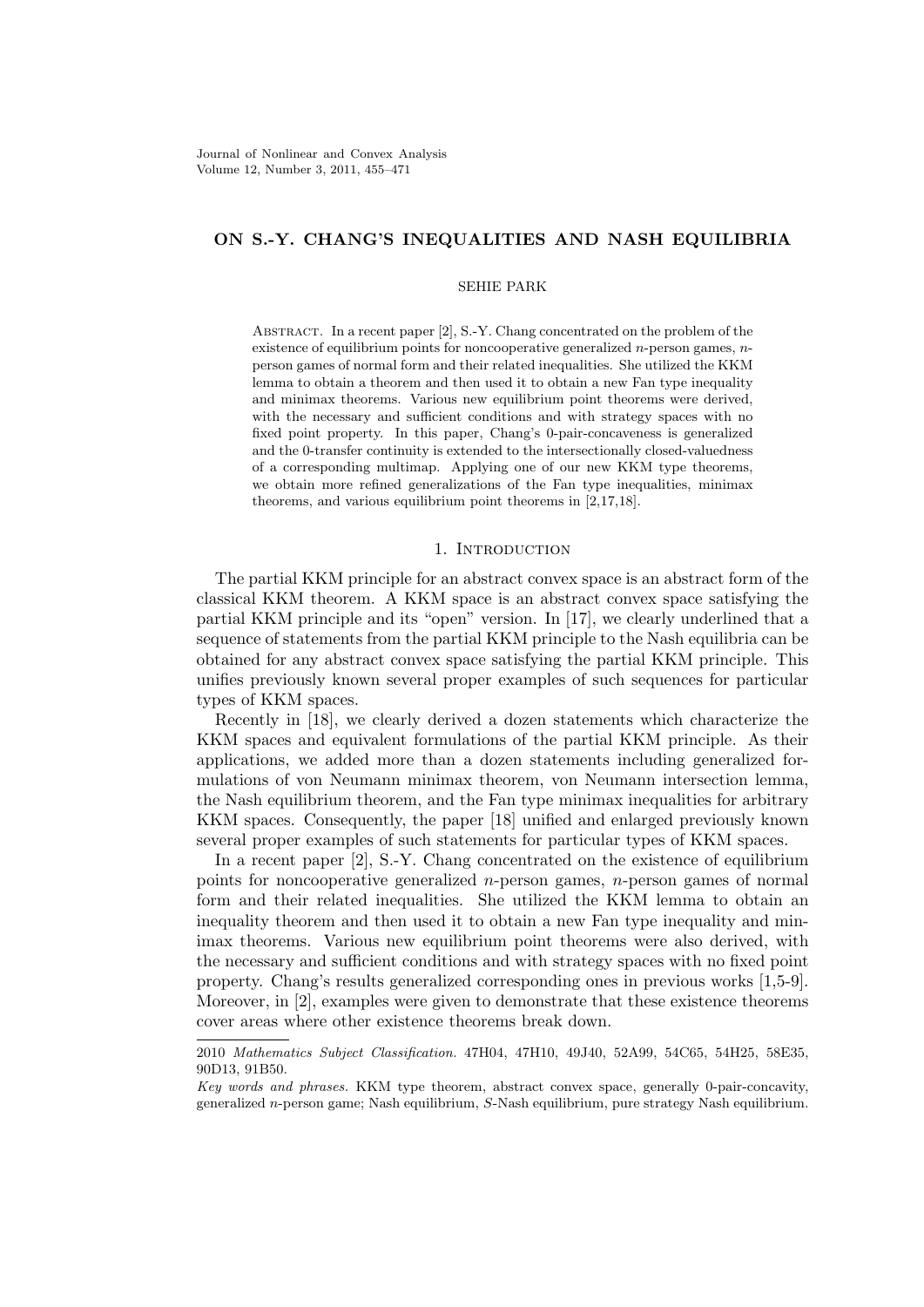In this paper, from a new generalized KKM theorem for generalized KKM maps having intersectionally closed values in the sense of Luc et al. [10], we show that Chang's results can be generalized. Actually, Chang's 0-pair-concaveness is properly generalized and 0-transfer continuity is extended to the intersectionally closedvaluedness of a corresponding multimap. Consequently, we obtain a more refined generalization of Chang's inequality and apply this to obtain a new Fan type inequality and a minimax theorem. Furthermore, from Chang's key Lemma, we establish new equilibrium theorems such as Nash, *S*-Nash, pure-strategy Nash, and *J*-dominant-strategy Nash equilibrium theorems for generalized games or normal games. These have been established, as in [2], with the necessary and sufficient conditions and with topological strategy spaces that do not have the fixed point property. Our new results generalize those in [2,17,18] and some others.

In Section 2, the recent concepts on abstract convex spaces are introduced as in [18] and the references therein. Section 3 deals with new generalized KKM type theorems for generalized KKM maps having intersectionally closed values in the sense of Luc et al. [10]. We add a Ky Fan type minimax inequality as a direct consequence of the KKM theorem. In Section 4, Chang's 0-pair-concaveness is properly generalized and the 0-transfer continuity is extended to the intersectionally closed-valuedness of a corresponding multimap. Consequently, we obtain a more refined generalization of Chang's inequality and apply this to obtain a new Fan type inequality and a minimax theorem. Finally, in Section 5, from Chang's key lemma, we establish new equilibrium theorems such as Nash, *S*-Nash, pure-strategy Nash, and *J*-dominant-strategy Nash equilibrium theorems for generalized games or normal games.

In this paper, topological spaces are not necessarily Hausdorff. Multimaps are also called simply maps.

# 2. Abstract convex spaces

Let *A* be a subset of a topological space *X*. We denote by  $\overline{A}$  or cl *A* the closure of *A* in *X* and, by Int *A* the interior of *A*. Let  $\Delta_n$  be the standard *n*-dimensional simplex in  $\mathbb{R}^{n+1}$ . Let  $\langle D \rangle$  be the set of all nonempty finite subsets of a set *D*.

For the concepts of abstract convex spaces and KKM spaces, the reader may consult our previous work [18] and the references therein.

**Definition 2.1.** An *abstract convex space* (*E, D*; Γ) consists of a topological space *E*, a nonempty set *D*, and a multimap  $\Gamma : \langle D \rangle \to E$  with nonempty values  $\Gamma_A :=$  $\Gamma(A)$  for  $A \in \langle D \rangle$ .

For any nonempty  $D' \subset D$ , the  $\Gamma$ -*convex hull* of  $D'$  is denoted and defined by

$$
\mathrm{co}_{\Gamma} D' := \bigcup \{ \Gamma_A \mid A \in \langle D' \rangle \} \subset E.
$$

A subset *X* of *E* is called a Γ-*convex subset* of (*E, D*; Γ) relative to *D′* if for any  $N \in \langle D' \rangle$ , we have  $\Gamma_N \subset X$ , that is,  $\text{co}_{\Gamma} D' \subset X$ .

When  $D \subset E$ , a subset *X* of *E* is said to be  $\Gamma$ -*convex* if  $\text{co}_{\Gamma}(X \cap D) \subset X$ ; in other words, *X* is  $\Gamma$ -convex relative to  $D' := X \cap D$ . In case  $E = D$ , let  $(E; \Gamma) := (E, E; \Gamma)$ .

**Definition 2.2.** Let  $(E, D; \Gamma)$  be an abstract convex space and Z a topological space. For a multimap  $F: E \to Z$  with nonempty values, if a multimap  $G: D \to Z$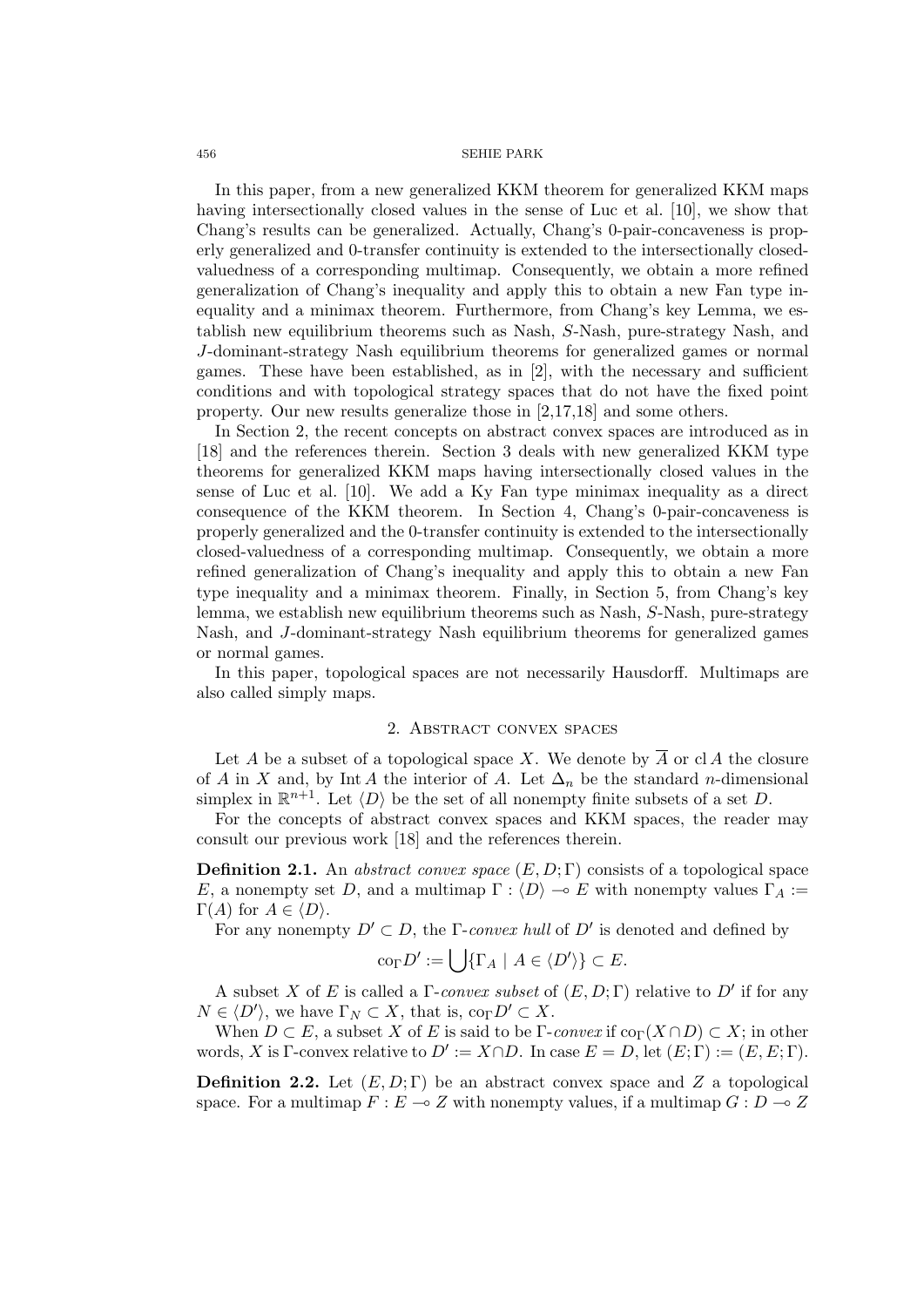satisfies

$$
F(\Gamma_A) \subset G(A) := \bigcup_{y \in A} G(y) \quad \text{for all } A \in \langle D \rangle,
$$

then *G* is called a *KKM map* with respect to *F*. A *KKM map*  $G: D \to E$  is a KKM map with respect to the identity map 1*E*.

A multimap  $F : E \multimap Z$  is called a  $\Re \mathfrak{C}$ -map [resp., a  $\Re \mathfrak{D}$ -map] if, for any closed-valued [resp., open-valued] KKM map  $G : D \multimap Z$  with respect to  $F$ , the family  ${G(y)}_{y \in D}$  has the finite intersection property. In this case, we denote  $F \in \mathfrak{RC}(E, D, Z)$  [resp.,  $F \in \mathfrak{RO}(E, D, Z)$ ].

In our previous works [12-14], we gave many examples of  $\mathcal{RC}\text{-maps}$  and  $\mathcal{RD}\text{-maps}$ . The abstract convex subspaces are introduced by means of the following simple observation:

**Proposition 2.3** ([15])**.** *For an abstract convex space* (*E, D*; Γ) *and a non- empty subset*  $D'$  *of*  $D$ *, let*  $X$  *be a*  $\Gamma$ *-convex subset of*  $E$  *relative to*  $D'$  *and*  $\Gamma'$  :  $\langle D' \rangle \rightarrow X$ *a map defined by*

$$
\Gamma'_A := \Gamma_A \subset X \text{ for } A \in \langle D' \rangle.
$$

*Then*  $(X, D'; \Gamma')$  *itself is an abstract convex space called a subspace relative to*  $D'$ .

**Proposition 2.4** ([15]). Let  $(E, D; \Gamma)$  be an abstract convex space,  $(X, D'; \Gamma')$  a *subspace, and Z a topological space.* If  $F \in \mathcal{RC}(E, D, Z)$ , then

$$
F|_X \in \mathfrak{RC}(X, D', \overline{F(X)}).
$$

**Definition 2.5.** The *partial KKM principle* for an abstract convex space (*E, D*; Γ) is the statement  $1_E \in \mathfrak{RC}(E, D, E)$ ; that is, for any closed-valued KKM map  $G : D \to$ *E*, the family  ${G(y)}_{y \in D}$  has the finite intersection property. The *KKM principle* is the statement  $1_E \in \mathfrak{RC}(E, D, E) \cap \mathfrak{RO}(E, D, E)$ ; that is, the same property also holds for any open-valued KKM map.

An abstract convex space is called a *KKM space* if it satisfies the KKM principle.

We have the following diagram for triples  $(E, D; \Gamma)$ :

Simplex =*⇒* Convex subset of a t.v.s. =*⇒* Lassonde type convex space  $\implies$  *H*-space  $\implies$  *G*-convex space  $\iff \phi_A$ -space  $\implies$  KKM space =*⇒* Space satisfying the partial KKM principle =*⇒* Abstract convex space.

**Example 2.6.** There are plenty of examples of abstract convex spaces; see [18] and the references therein. Here we need only three classes of them:

(I) A *generalized convex space* or a *G*-*convex space* (*X, D*; Γ) due to Park is an abstract convex space such that for each  $A \in \langle D \rangle$  with the cardinality  $|A| = n + 1$ , there exists a continuous function  $\phi_A : \Delta_n \to \Gamma(A)$  such that  $J \in \langle A \rangle$  implies  $\phi_A(\Delta_J) \subset \Gamma(J)$ .

Here, for  $\Delta_n$  with vertices  $\{e_i\}_{i=0}^n$ ,  $\Delta_J$  is its face corresponding to  $J \in \langle A \rangle$ ; that is, if  $A = \{a_0, a_1, \ldots, a_n\}$  and  $J = \{a_{i_0}, a_{i_1}, \ldots, a_{i_k}\} \subset A$ , then  $\Delta_J = \text{co}\{e_{i_0}, e_{i_1}, \ldots, e_{i_k}\}.$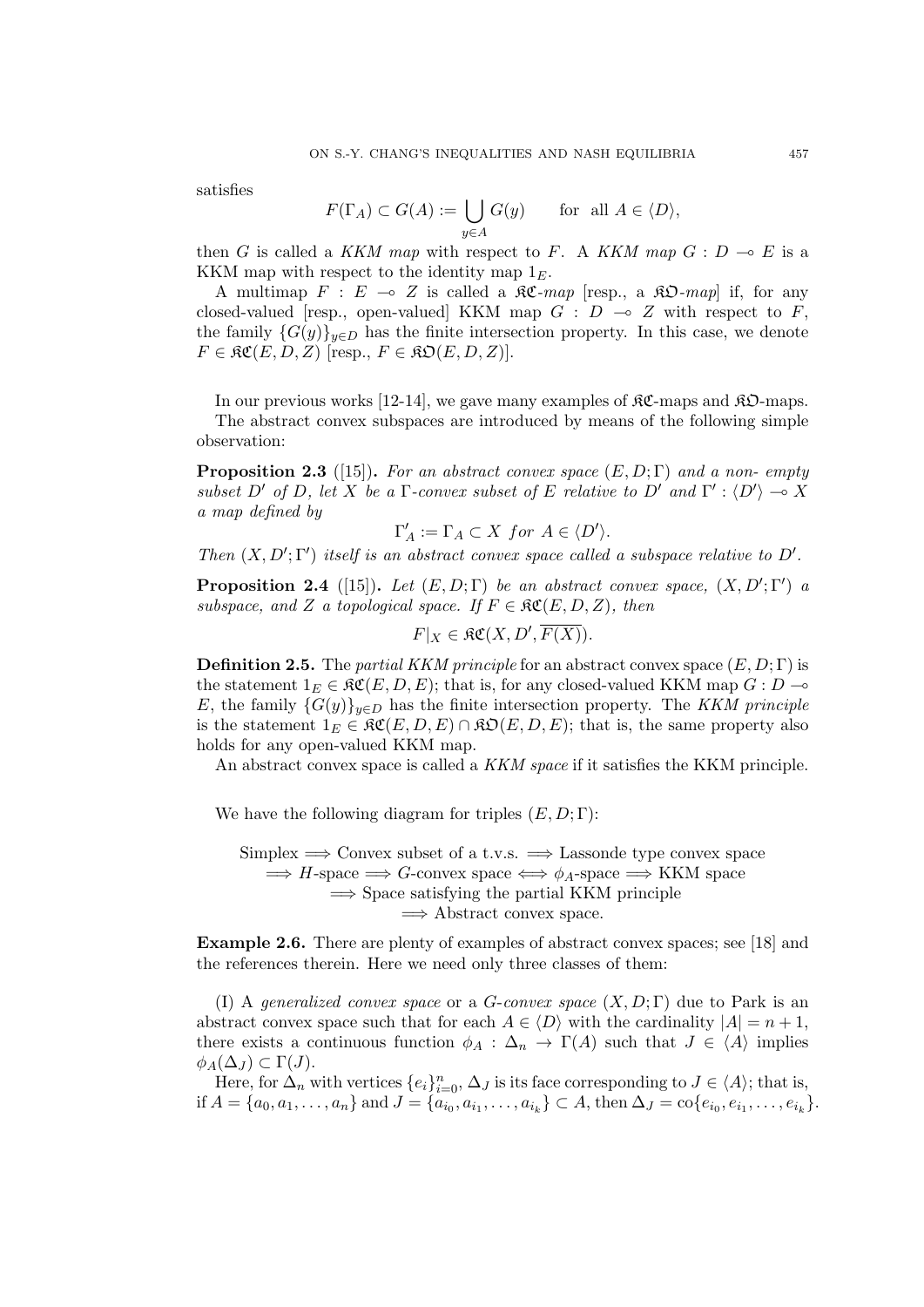(II) A  $\phi_A$ -*space*  $(X, D; {\phi_A}_{A \in \langle D \rangle})$  consists of a topological space X, a nonempty set *D*, and a family of continuous maps  $\phi_A : \Delta_n \to X$  (that is, singular *n*-simplexes) for  $A \in \langle D \rangle$  with  $|A| = n + 1$ . Every  $\phi_A$ -space can be made into a *G*-convex space; see [16]. Some authors' GFC-spaces or FC-spaces are *ϕA*-spaces or particular forms of them, resp.

Here we give a new usage of  $\phi_A$ -spaces: In [5], its author gave a necessary and sufficient condition for the existence of a pure-strategy Nash equilibrium for noncooperative games in topological spaces. He adopted the following concept:

**Definition 2.7.** Let *X* be a topological space, and  $D, Y \subset X$ . A real function  $f: X \times Y \to \mathbb{R}$  is said to be *C*-*quasiconcave* on *D* if, for any  $N = \{x^0, x^1, \ldots, x^n\} \in$  $\langle D \rangle$ , there exists a continuous map  $\phi_N : \Delta_n \to Y$  such that

 $\min\{f(x^i, \phi_N(\lambda)) \mid i \in J\} \le f(\phi_N(\lambda), \phi_N(\lambda))$ 

for all  $\lambda := (\lambda_0, \lambda_1, \ldots, \lambda_n) \in \Delta_n$ , where  $J := \{i \mid \lambda_i \neq 0\}$ .

Note that  $(Y, D; \{\phi_N\}_{N \in \langle D \rangle})$  is a  $\phi_A$ -space.

By Propositions 1 and 2 in [5], the *C*-quasiconcavity unifies the diagonal transfer quasiconcavity (weaker than quasiconcavity) [1] and the *C*-concavity (weaker than concavity) [7].

(III) We give another example of spaces satisfying the partial KKM principle; see [19].

**Definition 2.8.** A Φ*A-space*

$$
(X, D; \{\Phi_A\}_{A \in \langle D \rangle})
$$

consists of a topological space  $X$ , a nonempty set  $D$ , and a family of l.s.c. maps  $\Phi_A : \Delta_n \to X$  for  $A \in \langle D \rangle$  with  $|A| = n + 1$ .

Note that any  $\Phi_A$ -space is an abstract convex space  $(X, D; \Gamma)$  with  $\Gamma_A := \text{Im } \Phi_A$ for  $A \in \langle D \rangle$ .

**Definition 2.9.** For a  $\Phi_A$ -space  $(X, D; {\Phi_A}_{A \in (D)})$ , any map  $T: D \to X$  satisfying

 $\Phi_A(\Delta_J) \subset T(J)$  for each  $A \in \langle D \rangle$  and  $J \in \langle A \rangle$ 

is called a *KKM map*.

**Proposition 2.10.** *A KKM map*  $T: D \to X$  *on a*  $\Phi_A$ *-space*  $(X, D; {\Phi_A})$  *is a KKM map on a new abstract convex space*  $(X, D; \Gamma^T)$ *.* 

The following is a KKM theorem for  $\Phi_A$ -spaces:

**Proposition 2.11.** For a  $\Phi_A$ -space  $(X, D; {\Phi_A}_{A \in (D)})$ , let  $G: D \to X$  be a KKM *map with closed values. Then*  $\{G(z)\}_{z \in D}$  *has the finite intersection property.* (*More* precisely, for each  $N \in \langle D \rangle$  with  $|N| = n + 1$ , we have  $\Phi_N(\Delta_n) \cap \bigcap_{z \in N} G(z) \neq \emptyset$ . *Further, if*

(\*)  $\bigcap_{z \in M} G(z)$  *is compact for some*  $M \in \langle D \rangle$ *,*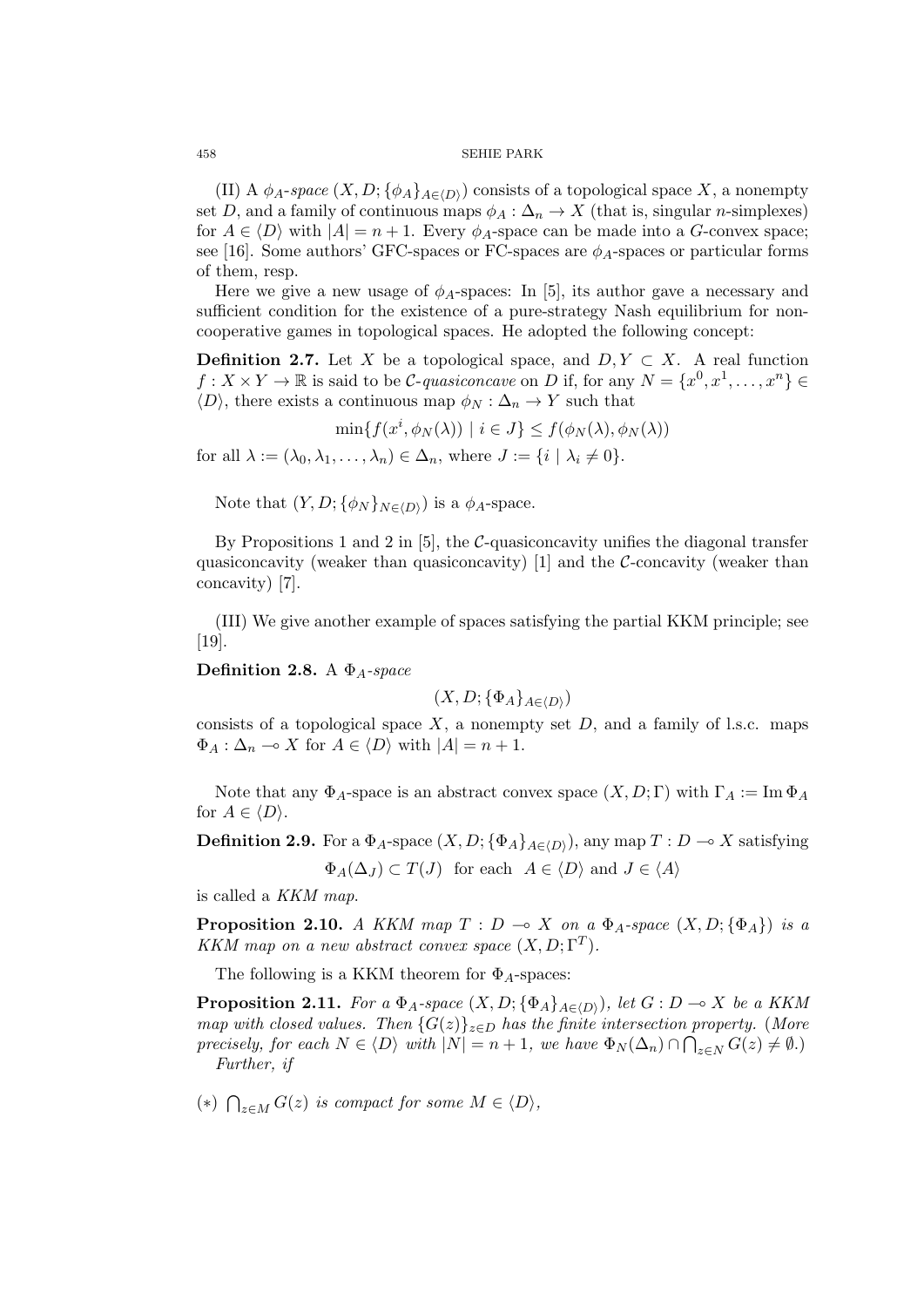*then we have*  $\bigcap_{z \in D} G(z) \neq \emptyset$ *.* 

#### 3. Basic KKM theorems

The following whole intersection property for the map values of a KKM map is a standard form of the KKM type theorems:

**Theorem 3.1.** Let  $(E, D; \Gamma)$  be an abstract convex space, the identity map  $1_E \in$  $\mathfrak{RC}(E, D, E)$  [resp.,  $1_E \in \mathfrak{RO}(E, D, E)$ ], and  $G : D \multimap E$  a multimap satisfying

(1) *G has closed* [*resp., open*] *values; and*

(2)  $\Gamma_N \subset G(N)$  for any  $N \in \langle D \rangle$  (*that is, G is a KKM map*).

*Then*  ${G(z)}_{z \in D}$  *has the finite intersection property. Further, if*

(3)  $\bigcap_{z \in M} \overline{G(z)}$  *is compact for some*  $M \in \langle D \rangle$ *, then we have*

$$
\bigcap_{y \in D} \overline{G(y)} \neq \emptyset.
$$

*Proof.* The first part is a simple consequence of definition. For the second part, let *K* :=  $\bigcap_{z \in M}$  *G*(*z*). Since {*G*(*z*) | *z* ∈ *D*} has the finite intersection property, so does  ${K \cap G(z) \mid z \in D}$  in the compact set *K*. Hence it has the whole intersection property.  $\Box$ 

Recall that Theorem 3.1 is a simple consequence of the definitions of the partial KKM principle or the KKM space.

Recall that the main conclusions of KKM type theorems are of the form

$$
\bigcap_{y \in D} \overline{G(y)} \neq \emptyset
$$

for a multimap  $G: D \to E$ .

Consider the following related four conditions:

- $\left(\text{a}\right) \bigcap_{z \in D} \overline{G(z)} \neq \emptyset \text{ implies } \bigcap_{z \in D} G(z) \neq \emptyset.$
- (b)  $\bigcap_{z \in D} \overline{G(z)} = \overline{\bigcap_{z \in D} G(z)}$  (*G* is *intersectionally closed-valued* [10]).
- (c)  $\bigcap_{z \in D} \overline{G(z)} = \bigcap_{z \in D} G(z)$  (*G* is *transfer closed-valued*).
- (d) *G* is closed-valued.

In [10], its authors noted that (a)  $\Leftarrow$  (b)  $\Leftarrow$  (c)  $\Leftarrow$  (d), and gave examples of multimaps satisfying (b) but not (c). Therefore it is a proper time to deal with condition (b) instead of (c) in the KKM theory.

**Example 3.2.** The following maps *G* are intersectionally closed-valued, but not transfer closed-valued:

(1)  $G(z) = (0, 1)$  for every  $z \in [0, 1]$  is a constant multimap from  $D = [0, 1]$  to  $E=[0, 1]$ ; see [10].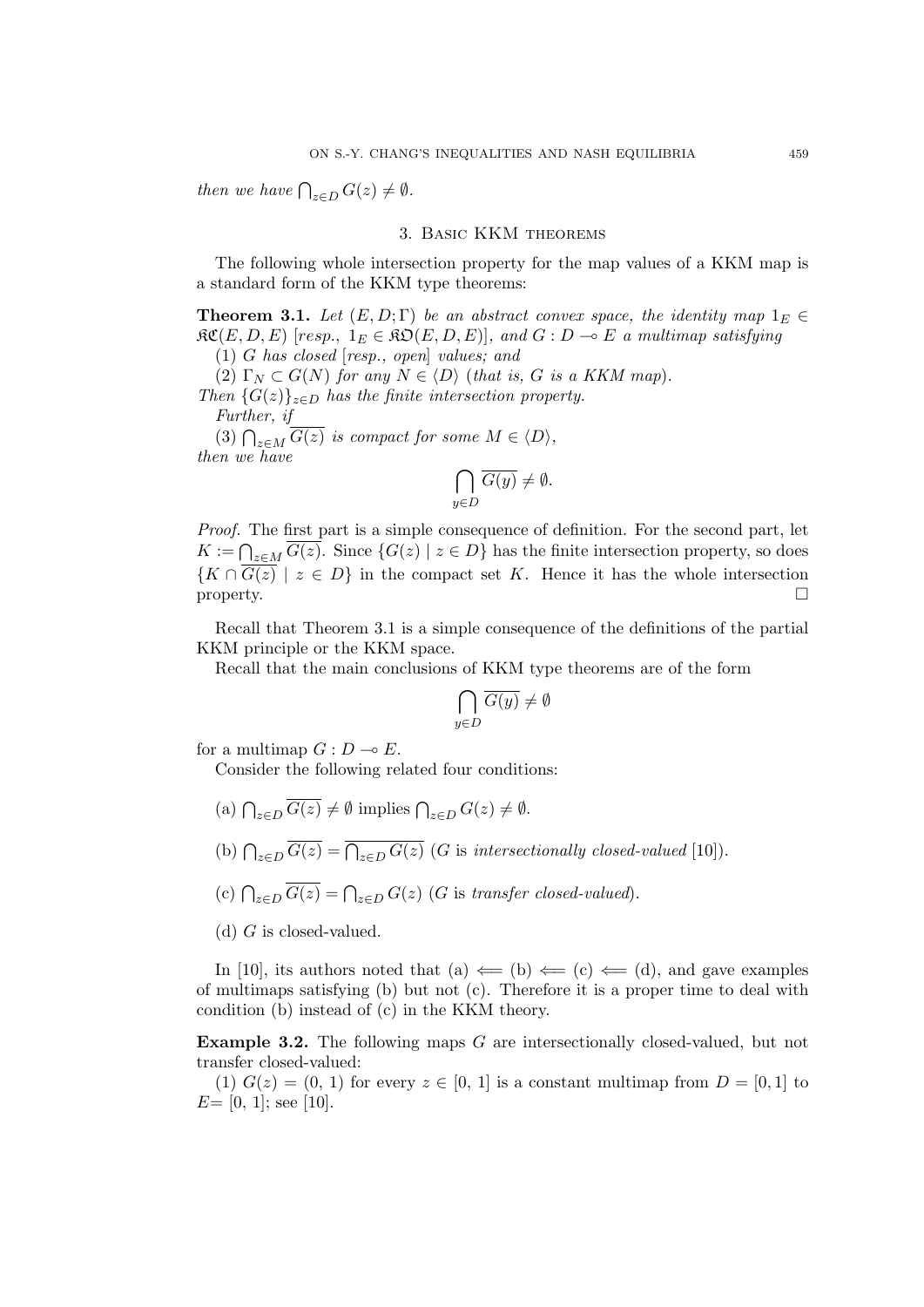$(2)$   $G(z)$  is a convex set in a Euclidean space having a relative interior point in common; see Rockafellar [21, Theorem 6.5].

(3) For a given subset *E* of a topological vector space with  $x^* \in E$ , each  $G(z)$ ,  $z \in E$ *D*, is a nicely star-shaped at  $x^*$ ; see [10].

From Theorem 3.1, we have the following form of the KKM type theorems:

**Theorem 3.3.** Let  $(E, D; \Gamma)$  be an abstract convex space, Z a topological space,  $F \in \mathfrak{RC}(E, D, Z)$ , and  $G : D \multimap Z$  *a map such that* 

(1) *G is a KKM map w.r.t. F; and*

(2) *there exists a nonempty compact subset K of Z such that either*

 $(i) \bigcap \{ \overline{G(y)} \mid y \in M \}$  ⊂ *K for some*  $M \in \langle D \rangle$ *; or* 

(ii) *for each*  $N \in \langle D \rangle$ *, there exists a*  $\Gamma$ *-convex subset*  $L_N$  *of*  $E$  *relative to some*  $D' \subset D$  *such that*  $N \subset D'$ ,  $\overline{F(L_N)}$  *is compact, and* 

$$
\overline{F(L_N)}\cap \bigcap_{y\in D'}\overline{G(y)}\subset K.
$$

*Then we have*

$$
\overline{F(E)} \cap K \cap \bigcap_{y \in D} \overline{G(y)} \neq \emptyset.
$$

*Furthermore,*

 $(\alpha)$  *if G is transfer closed-valued, then*  $\overline{F(E)} \cap K \cap \bigcap \{G(y) \mid y \in D\} \neq \emptyset$ ;

(*β*) *if G is intersectionally closed-valued, then*  $\bigcap \{G(y) \mid y \in D\} \neq \emptyset$ .

*Proof.* Case (i): Since  $F(\Gamma_N) \subset \overline{G}(N)$  for each  $N \in \langle D \rangle$  by (1), we have

 $F(\Gamma_N) \subset F(E) \cap \overline{G}(N) \subset \overline{F(E)} \cap \overline{G}(N) = G'(N),$ 

where  $G'(y) := \overline{F(E)} \cap \overline{G(y)}$  is closed for each  $y \in D$ . Then, by Proposition 2.4 on  $(E, D', \overline{F(E)})$ ,  $\{G'(y) | y \in D\}$  has the finite intersection property. Since the requirement (i) implies

$$
\overline{F(E)}\cap K\supset \overline{F(E)}\cap \bigcap_{y\in M}\overline{G(y)}=\bigcap_{y\in M}G'(y),
$$

 $\bigcap_{y \in M} G'(y)$  is compact. Therefore  $\bigcap \{G'(y) \mid y \in D\} \neq \emptyset$  by Theorem 3.1 and hence

$$
\overline{F(E)} \cap K \cap \bigcap_{y \in D} \overline{G(y)} \neq \emptyset.
$$

Case (ii): Suppose that

$$
\overline{F(E)} \cap K \cap \bigcap_{y \in D} \overline{G(y)} = \emptyset.
$$

Since  $\overline{F(E)} \cap K$  is compact,  $\overline{F(E)} \cap K \subset \bigcup \{Z \setminus \overline{G(y)} \mid y \in N\}$  for some  $N \in$  $\langle D \rangle$ . Let  $L_N$  be the Γ-convex subset of *E* in (ii). Define  $G' : D' \multimap \overline{F(L_N)}$  by  $G'(y) := \overline{G(y)} \cap \overline{F(L_N)}$  for  $y \in D'$ . For each  $A \in \langle D' \rangle$ , define  $\Gamma'_A := \Gamma_A \cap L_N$ . Then  $(L_N, D'; \Gamma')$  is an abstract convex space. Moreover,

$$
(F|_{L_N})(\Gamma'_A) \subset F(\Gamma_A) \cap F(L_N) \subset \overline{G}(A) \cap \overline{F(L_N)} = G'(A)
$$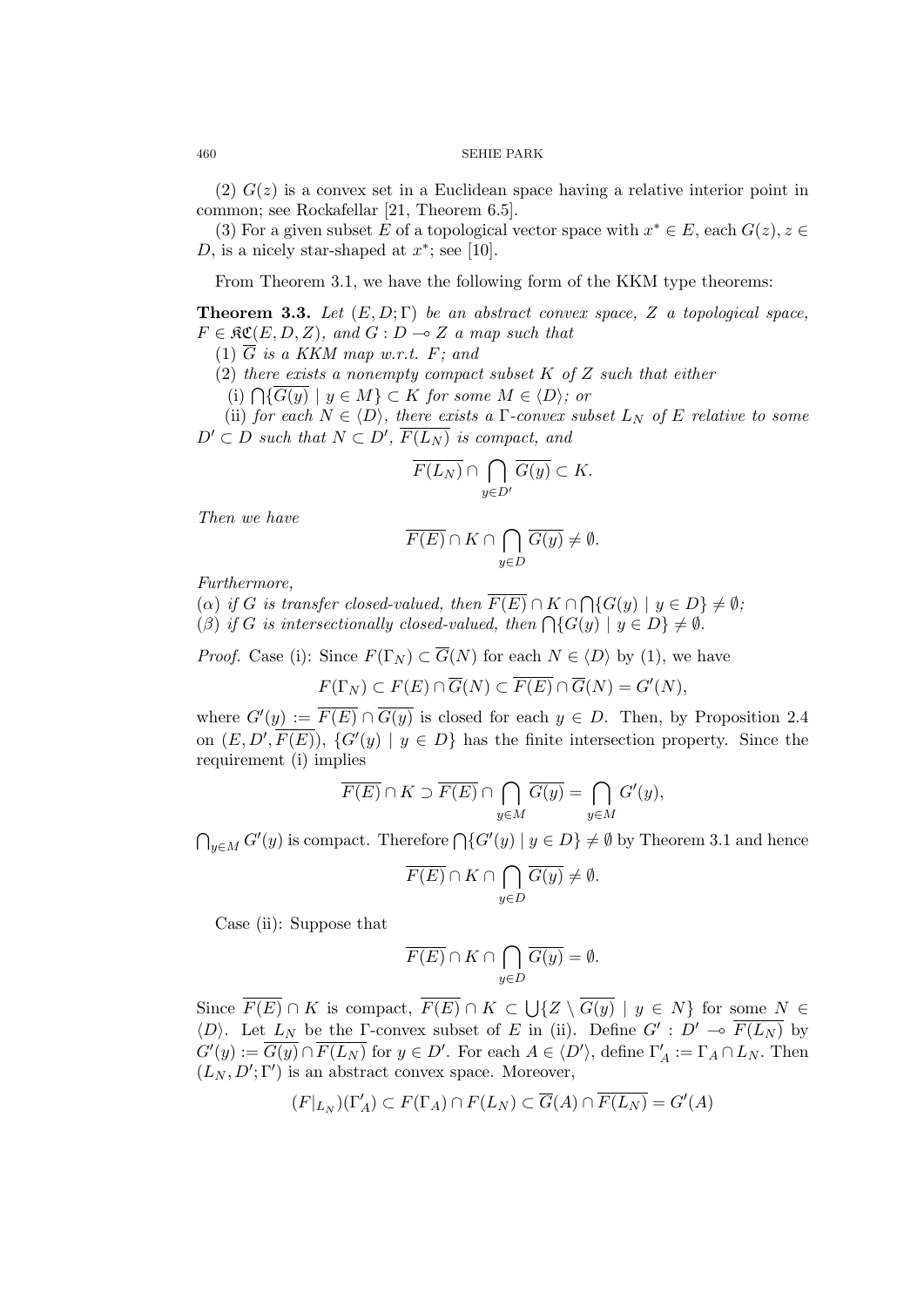for each  $A \in \langle D' \rangle$  by (2); and hence  $G' : D' \multimap \overline{F(L_N)}$  is a KKM map w.r.t. *F*<sup> $|L_N$ </sup> on the abstract convex space  $(L_N, D'; \Gamma')$  with closed values in  $\overline{F(L_N)}$ . Since  $F \in \mathfrak{RC}(E, D, Z)$ , by Proposition 2.4, we have  $F|_{L_N} \in \mathfrak{RC}(L_N, D', \overline{F(L_N)})$  and hence,  $\{G'(y) | y \in D'\} = \{\overline{G(y)} \cap \overline{F(L_N)} | y \in D'\}$  has the finite intersection property. Since we assumed that  $\overline{F(L_N)}$  is compact, each  $G'(y)$  is compact. Hence  $\bigcap$ { $G'(y) \mid y \in D'$ } ≠ Ø by Theorem 3.1 and there exists a

$$
z\in \bigcap_{y\in D'} G'(y)=\overline{F(L_N)}\cap \bigcap_{y\in D'} \overline{G(y)}\subset K
$$

by (ii). Since  $z \in K$  and  $z \in \overline{F(L_N)}$ , we have  $z \in \bigcup \{Z \setminus \overline{G(y)} \mid y \in N\}$  by our assumption. So  $z \notin G(y)$  for some  $y \in N \subset D'$ , and hence  $z \notin \bigcap {\overline{G(y)}} \mid y \in D'$ . This contradicts  $z \in \bigcap \{G'(y) \mid y \in D'\}$ . Therefore, we must have

$$
\overline{F(E)} \cap K \cap \bigcap_{y \in D} \overline{G(y)} \neq \emptyset.
$$

 $(\alpha)$  Since *G* is transfer closed-valued, we have

$$
\overline{F(E)} \cap K \cap \bigcap_{y \in D} G(y) = \overline{F(E)} \cap K \cap \bigcap_{y \in D} \overline{G(y)} \neq \emptyset.
$$

(*β*) Since *G* is intersectionally closed-valued, we have

$$
\overline{\bigcap_{y\in D} G(y)} = \bigcap_{y\in D} \overline{G(y)} \neq \emptyset.
$$

This implies the conclusion.

Note that Theorem 3.3 can be reformulated to the equivalent forms of coincidence theorems, matching theorems, analytic alternatives, minimax inequalities, geometric and section properties as in our previous work [20].

For a multimap  $G: D \to E$ , consider the following related four conditions:

- (a)  $\bigcup_{z \in D} G(z) = E$  implies  $\bigcup_{z \in D} \text{Int } G(z) = E$ .
- (b) Int  $\bigcup_{z \in D} G(z) = \bigcup_{z \in D} \text{Int } G(z)$  (*G* is *unionly open-valued* [10]).
- (c) ∪ *<sup>z</sup>∈<sup>D</sup> <sup>G</sup>*(*z*) = <sup>∪</sup> *<sup>z</sup>∈<sup>D</sup>* Int *G*(*z*) (*G* is *transfer open-valued*).
- (d) *G* is open-valued.

**Proposition 3.4** ([10])**.** *The multimap G is intersectionally closed-valued* (*resp., transfer closed-valued*) *if and only if its complement G<sup>c</sup> is unionly open-valued* (*resp., transfer open-valued*)*.*

In view of this proposition, we have proper examples of unionly open-valued maps by applying the preceding examples.

From the KKM Theorem 3.3, we obtain Ky Fan type minimax inequalities. The following are some examples: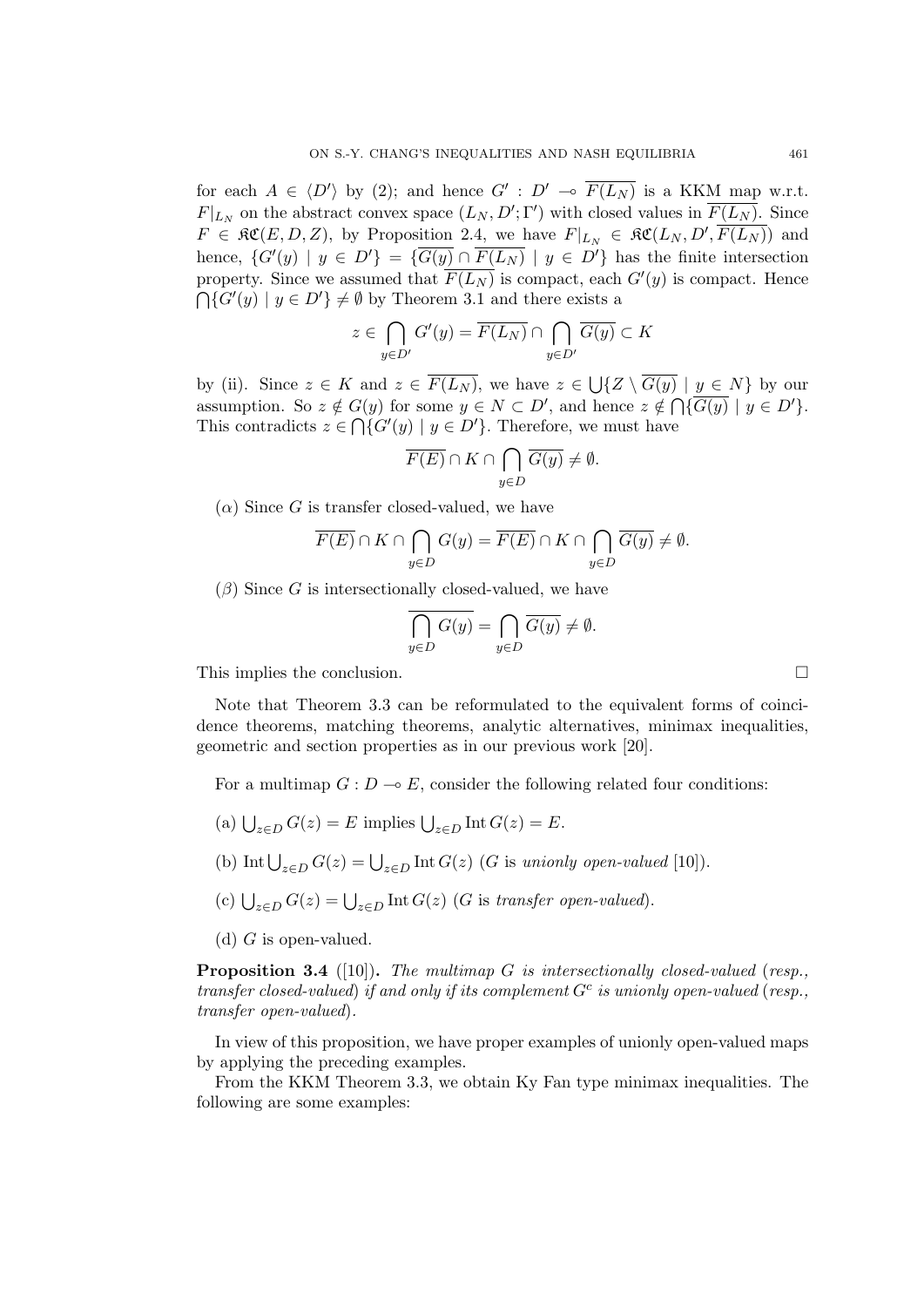**Theorem 3.5.** *Let* (*E, D*; Γ) *be an abstract convex space satisfying the partial KKM principle.* Let  $f: D \times E \to \overline{\mathbb{R}}$  *be an extended real-valued function and*  $\gamma \in \overline{\mathbb{R}}$  *such that*

(1) *for each*  $z \in D$ ,  $\{y \in E \mid f(z, y) \leq \gamma\}$  *is intersectionally closed* [*resp., transfer closed*]*;*

(2) *for each*  $N \in \langle D \rangle$  *and*  $y \in \Gamma_N$ ,  $\min\{f(z, y) \mid z \in N\} \leq \gamma$ ; *and* 

(3) *the coercivity condition (2) of Theorem 3.3 with*  $E = Z$  *and*  $F = 1_E$  *holds. Then* (a) *there exists a*  $\hat{y} \in E$  [*resp.,*  $\hat{y} \in K$ ] *such that* 

$$
f(z, \hat{y}) \leq \gamma
$$
 for all  $z \in D$ ; and

(b) *if*  $E = D$  *and*  $\gamma = \sup\{f(x, x) \mid x \in E\}$ , then we have the minimax inequality:

$$
\inf_{y \in E} \sup_{x \in E} f(x, y) \le \sup_{x \in E} f(x, x).
$$

Recall that if  $(E, D; \Gamma)$  is a *G*-convex space, then for any  $N \in \langle D \rangle$ , there exists a continuous function  $\phi_N : \Delta_{|N|-1} \to \Gamma_N$ . In such case, the following holds:

**Theorem 3.6.** *In Theorem 3.5, the requirement (2) can be replaced by the following without affecting its conclusion:*

 $(2)'$  *for each*  $N \in \langle D \rangle$ *, each continuous map*  $\phi_N : \Delta_{|N|-1} \to \Gamma_N$ *, and each*  $y \in \phi_N(\Delta_{|N|-1})$ *, we have*  $\min\{f(z, y) \mid z \in N\} \leq \gamma$ *.* 

**Lemma 3.7.** *Under the hypothesis of Theorem 3.5, condition (2) or (2)′ holds if and only if the map*  $G: D \to E$  *defined by* 

$$
G(z) := \{ y \in E \mid f(z, y) \le \gamma \} \quad for \ z \in D
$$

*is a KKM map.*

*Proof.* We give the proof for the case  $(2)'$ . The proof of the case  $(2)$  follows from this one, via slight modifications.

(Necessity) Suppose, on the contrary, that there exists an  $N \in \langle D \rangle$  such that  $\Gamma_N \not\subset G(N)$ . Choose a  $y \in \phi_N(\Delta_{|N|-1}) \subset \Gamma_N$  such that  $y \notin G(N)$ , whence  $f(z, y)$ *γ* for all  $z \in N$ . Then  $\min_{z \in N} f(z, y) > \gamma$ , which contradicts  $(2)'$ . Therefore, *G* is a KKM map.

(Sufficiency) Since *G* is a KKM map, for any  $N \in \langle D \rangle$ , we have  $\Gamma_N \subset G(N)$ . If  $y \in \phi_N(\Delta_{|N|-1}) \subset \Gamma_N$ , then  $y \in G(z)$  or  $f(z, y) \leq \gamma$  for some  $z \in N$ . Therefore,  $\min\{f(z, y) \mid y \in N\} \leq \gamma.$ 

*Proof of Theorems 3.5 and 3.6.* Let  $G(z) := \{y \in E \mid f(z, y) \leq \gamma\}$  for  $z \in D$ . Then *G* is an intersectionally closed-valued [resp., a transfer closed-valued] KKM map by Lemma 3.7. Note that *G* satisfies all requirements of Theorem 3.3 with  $F = 1_E$  and hence there exists a  $\hat{x} \in E$  [resp.,  $\hat{x} \in K$ ] such that  $\hat{x} \in G(z)$  for all  $z \in D$ ; that is,  $f(z, \hat{x}) \leq \gamma$  for all  $z \in D$ . This completes the proof of (a). Note that (b) clearly follows from (a).  $\Box$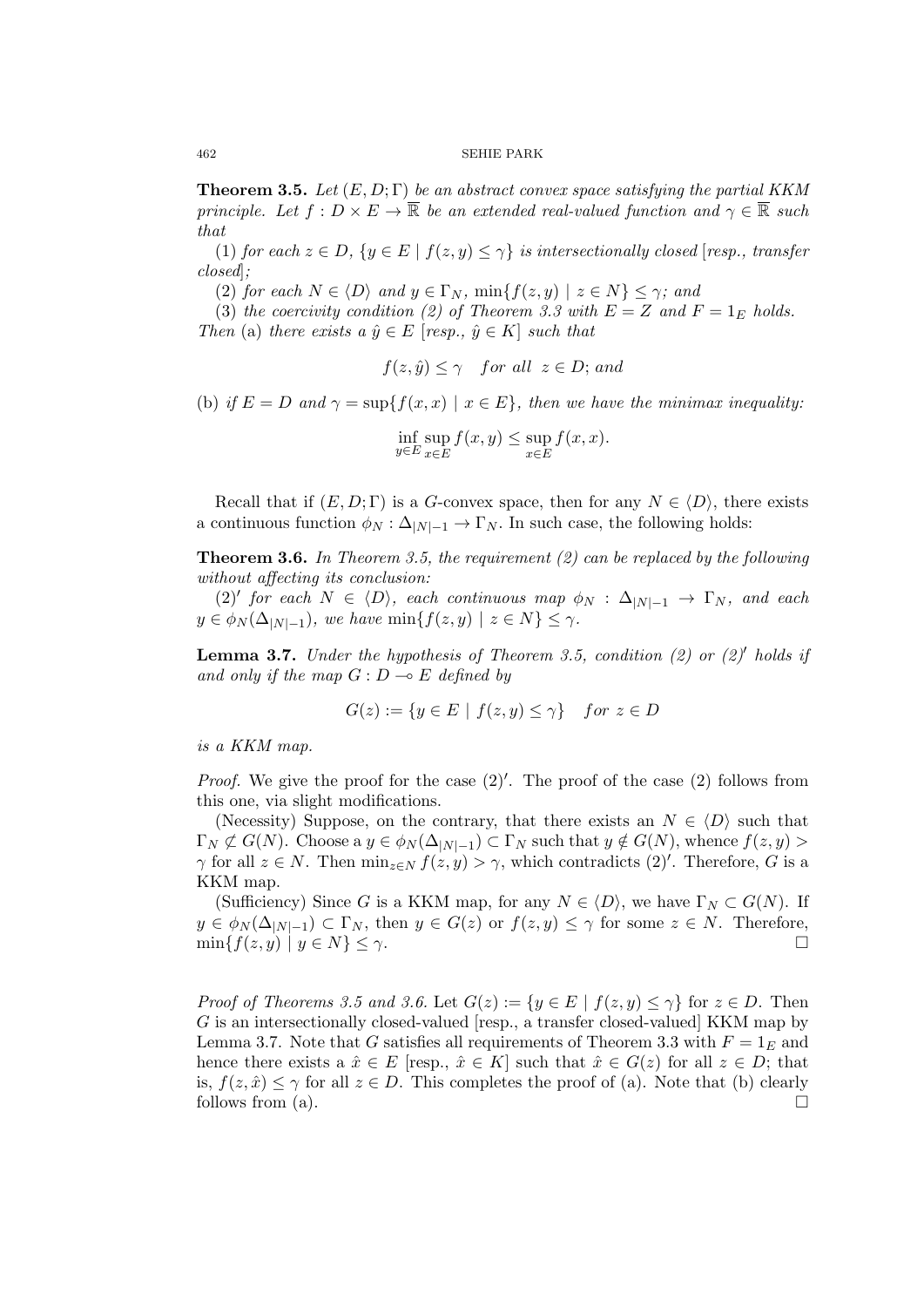# 4. Generalizations of S.-Y. Chang's inequalities

Chang [2] extended the *C*-quasiconcavity [5] to 0-pair-concavity, which can be further generalized as follows:

**Definition 4.1.** Let *X* be a nonempty set and *Y* be a topological space, and  $D \subset X$ . A function  $f: X \times Y \to \mathbb{R}$  is said to be *generally 0-pair-concave* on *D*, if for any  ${x^0, \ldots, x^n} \in \langle D \rangle$ , there is a multimap  $\Phi_n \in \mathfrak{RC}(\Delta_n, V, Y)$ , where  $V = \{e_i\}_{i=0}^n$  is the standard base in  $\Delta_n$ , such that

$$
\min_{i \in I(\lambda)} f(x^i, y) \le 0
$$

for all  $\lambda = {\lambda_0, \ldots, \lambda_n} \in \Delta_n$  and  $y \in \Phi_n(\lambda)$ , where  $I(\lambda) = {i | \lambda_i \neq 0}$ .

When  $\Phi_n : \Delta_n \to Y$  is a single-valued continuous map, then f is 0-pair-concave in the sense of Chang.

**Remark 4.2.** 1. Note that, in the above definition, an abstract convex space  $(Y, D; \Gamma)$  can be obtained by defining  $\Gamma_N = \Phi_n(\Delta_n)$  for each  $N \in \langle D \rangle$  with  $|N| =$  $n + 1$ .

2. In the above definition, we may adopt an l.s.c. map  $\Phi_n : \Delta_n \to Y$  for  $A \in \langle D \rangle$ instead of  $\Phi_n \in \mathfrak{RC}(\Delta_n, V, Y)$ .

For the 0-pair-concavity, Chang had the following proposition that the 0-pairconcavity includes the *C*-quasiconcavity [5].

**Proposition 4.3** ([2, Proposition 3.1]). *Let*  $X$  *be a topological space, and*  $D, Y \subset X$ *. A* function  $f: X \times Y \to \mathbb{R}$  is *C*-quasiconcave on *A*. Define  $U: X \times Y \to \mathbb{R}$  by  $U(x, y) = f(x, y) - f(y, y)$  *for all*  $(x, y) \in X \times Y$ . *Then U is 0-pair-concave on A*.

Chang also extended the diagonally transfer continuity of Baye et al. [1] as follows:

**Definition 4.4** ([2]). Let *X* be a nonempty set and *Y* be a topological space,  $D \subset X$ ,  $C \subset Y$ , and a function  $f: X \times Y \to \mathbb{R}$ .  $f|_{D \times C}(x, y)$  is said to be *0-transfercontinuous* in *y*, if for every  $(x, y) \in D \times C$ ,  $f(x, y) > 0$  implies that there exists some  $x' \in D$  and some neighborhood  $N_y$  of *y* in *Y* such that  $f(x', z) > 0$  for all  $z \in N_y \cap C$ .

We show the following:

**Proposition 4.5.** If  $f|_{D \times C}(x, y)$  is 0-transfer-continuous in *y*, then the map  $G$ : *D* → *C* defined by  $G(x) = \{y \in C \mid f(x, y) > 0\}$  for  $x \in D$  is transfer open-valued *and, hence, unionly open-valued.*

*Proof.* It suffices to show that  $\bigcup_{x \in D} G(x) \subset \bigcup_{x \in D} \text{Int } G(x)$ . Let  $y \in G(x)$  for  $(x, y) \in D \times C$ . Since  $f(x, y) > 0$  and  $y \mapsto f(x, y)$  is 0-transfer-continuous, there exist  $x' \in D$  and  $N_y$  such that  $f(x', z) > 0$  for  $z \in N_y \cap C$ . Then  $z \in G(x')$  and hence  $y \in N_y \cap C \subset \text{Int } G(x')$ . This completes our proof. □

Recall that, for an abstract convex space  $(E \supset D; \Gamma)$ , a function  $f : E \to \overline{\mathbb{R}}$ is said to be *quasiconcave* [resp., *quasiconvex*] if  $\{x \in E \mid f(x) > r\}$  [resp.,  $\{x \in E \mid f(x) > r\}$ ]  $E | f(x) < r$ } is Γ-convex for each  $r \in \mathbb{R}$ .

We define new concepts as follows: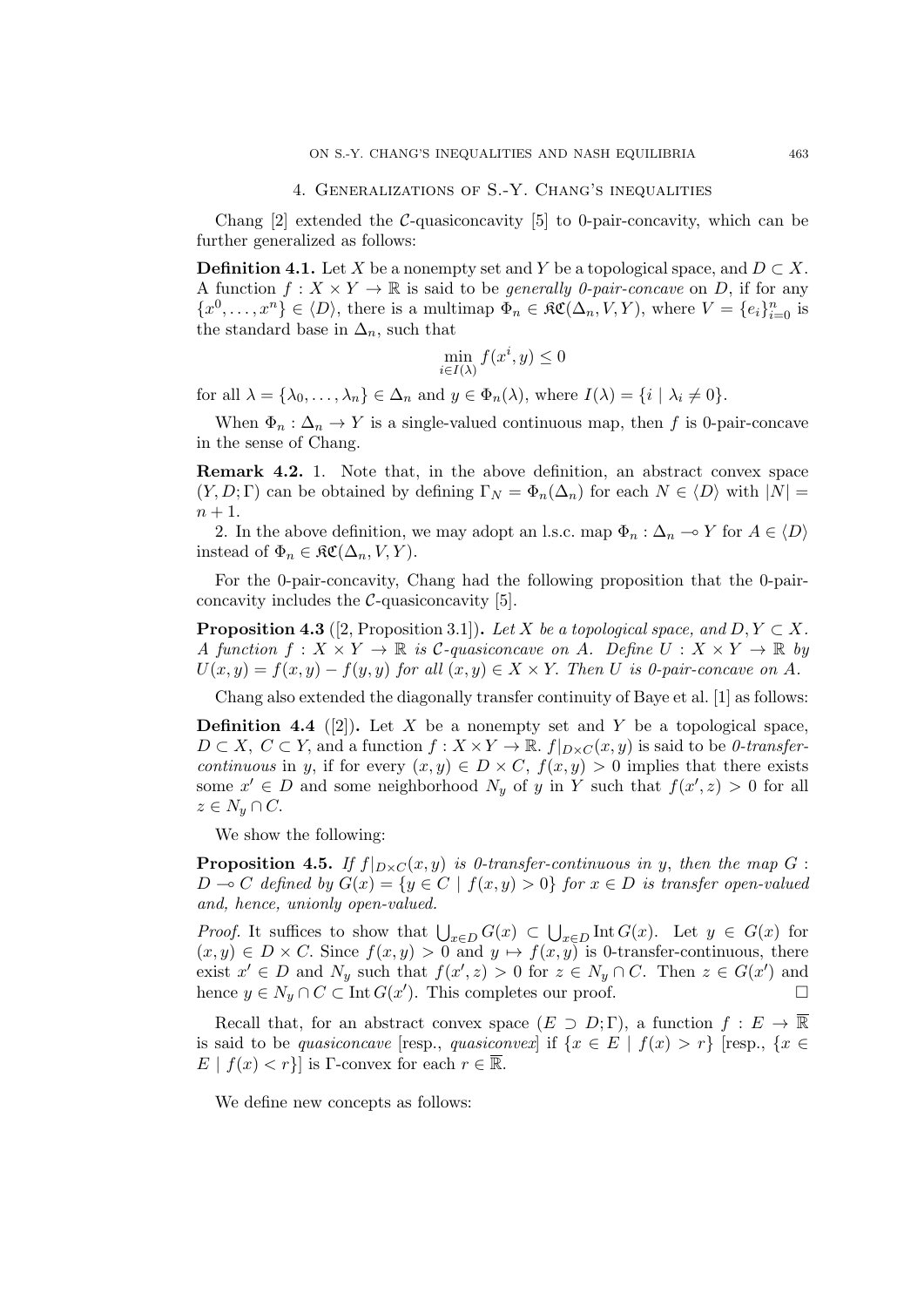**Definition 4.6.** An extended real-valued function  $f : D \times E \to \overline{\mathbb{R}}$  is said to be *generally lower* [resp., *upper*] *semicontinuous* (g.l.s.c.) [resp., g.u.s.c.] for each  $z \in D, \{y \in E \mid f(z, y) \leq r\}$  [resp.,  $\{y \in E \mid f(z, y) \geq r\}$ ] is intersectionally closed for each  $r \in \overline{\mathbb{R}}$ .

**Example 4.7.** 1. If the intersectionally closed sets are replaced by mere closed sets, then *f* is said to be l.s.c. [resp., u.s.c.].

2. If the intersectionally closed sets are replaced by transfer closed sets for a particular  $\gamma \in \mathbb{R}$  instead of arbitrary *r*, then *f* is said to be  $\gamma$ -transfer l.s.c. in *y* [that is, for each  $x \in X$ ,  $\{y \in Y \mid \phi(x, y) \leq \gamma\}$  is transfer closed]; see Tian [22].

3. Similarly, we can adopt the term  $\gamma$ -g.l.s.c. The 0-transfer-continuity of  $y \mapsto$  $f(x, y)$  is properly generalized by the 0-g.l.s.c. of *G* in *y*.

4. Note that these concepts can be extended to any simply ordered set S instead of  $\overline{\mathbb{R}}$ .

**Theorem 4.8.** *Let D be a nonempty set and Y be a topological space. A function*  $U: D \times Y \to \mathbb{R}$  *satisfies the following conditions:* 

(1) *the map*  $G: D \to Y$  *defined by*  $G(x) = \{y \in Y \mid U(x, y) \le 0\}$  *for*  $x \in D$  *is intersectionally closed-valued* [*resp., transfer closed-valued*]*; and*

(2) *there exists a nonempty compact subset*  $K = \bigcap \{ \overline{G(x)} \mid x \in M \}$  *of*  $Y$  *for some*  $M \in \langle D \rangle$ *.* 

*Then there exists*  $\tilde{z} \in Y$  [*resp.,*  $\tilde{z} \in K$ ] *such that* 

$$
\sup_{x \in D} U(x, \tilde{z}) \le 0
$$

*if and only if U is generally 0-pair-concave on D.*

*Proof.* Suppose that *U* is generally 0-pair-concave on *D*. For any finite subset  ${x_0, x_1, \ldots, x_m} \in \langle D \rangle$ , there exists an abstract convex space  $(\Delta_m, V; \text{co})$ , where  $\hat{V} = \{e_i\}_{i=0}^m$  is the vertices of  $\Delta_m$ . Since there exists a map  $\Phi_m \in \mathfrak{RC}(\Delta_m, V, Y)$ such that

$$
\min_{i \in I(\lambda)} U(x_i, y) \le 0
$$

for all  $\lambda = (\lambda_0, \lambda_1, \dots, \lambda_m) \in \Delta_m$  and  $y \in \Phi_m(\lambda)$ , where  $I(\lambda) = \{i \mid \lambda_i \neq 0\}$ .

Let  $H(e_i) = G(x_i) = \{ y \in Y \mid U(x_i, y) \le 0 \}$  for  $i = 0, 1, ..., m$ . From the above inequality, we have

$$
\Phi_m(\text{co}\{e_i \mid i \in S\}) \subset \bigcup_{i \in S} H(e_i)
$$

for each  $S \subset \{0, 1, \ldots, m\}$ . Hence,  $H : V \to Y$  is a KKM map w.r.t.  $\Phi_m$ . Since  $\Delta_m$  is compact, by Theorem 3.3, we have  $\bigcap_{i=0}^m \overline{H(e_i)} = \bigcap_{i=0}^m \overline{G(x_i)} \neq \emptyset$ . Therefore  $\{\overline{G(x)}\}_x \in D$  has the finite intersection property, and so does  $\{K \cap \overline{G(z)} \mid z \in D\}$  in the compact set  $K$  in  $(2)$ . Hence it has the whole intersection property and we have *K* ∩  $\bigcap_{x \in D}$   $\overline{G(x)} \neq \emptyset$ *.* 

Since *G* is intersectionally closed-valued [resp., transfer closed-valued], we have  $\bigcap_{x\in D} G(x) \neq \emptyset$  [resp.,  $K \cap \bigcap_{x\in D} G(x) \neq \emptyset$ ]. Therefore, we have  $\tilde{z} \in Y$  [resp.,  $\tilde{z} \in K$ ] such that  $\sup_{x \in D} U(x, \tilde{z}) \leq 0$ .

Conversely, if there exists  $\tilde{z} \in Y$  such that  $\sup_{x \in D} U(x, \tilde{z}) \leq 0$ . For any finite points  $x_0, x_1, \ldots, x_k \in D$ , define  $\phi_k : \Delta_k \to Y$  by  $\phi_k(\lambda) = \tilde{z}$  for all  $\lambda =$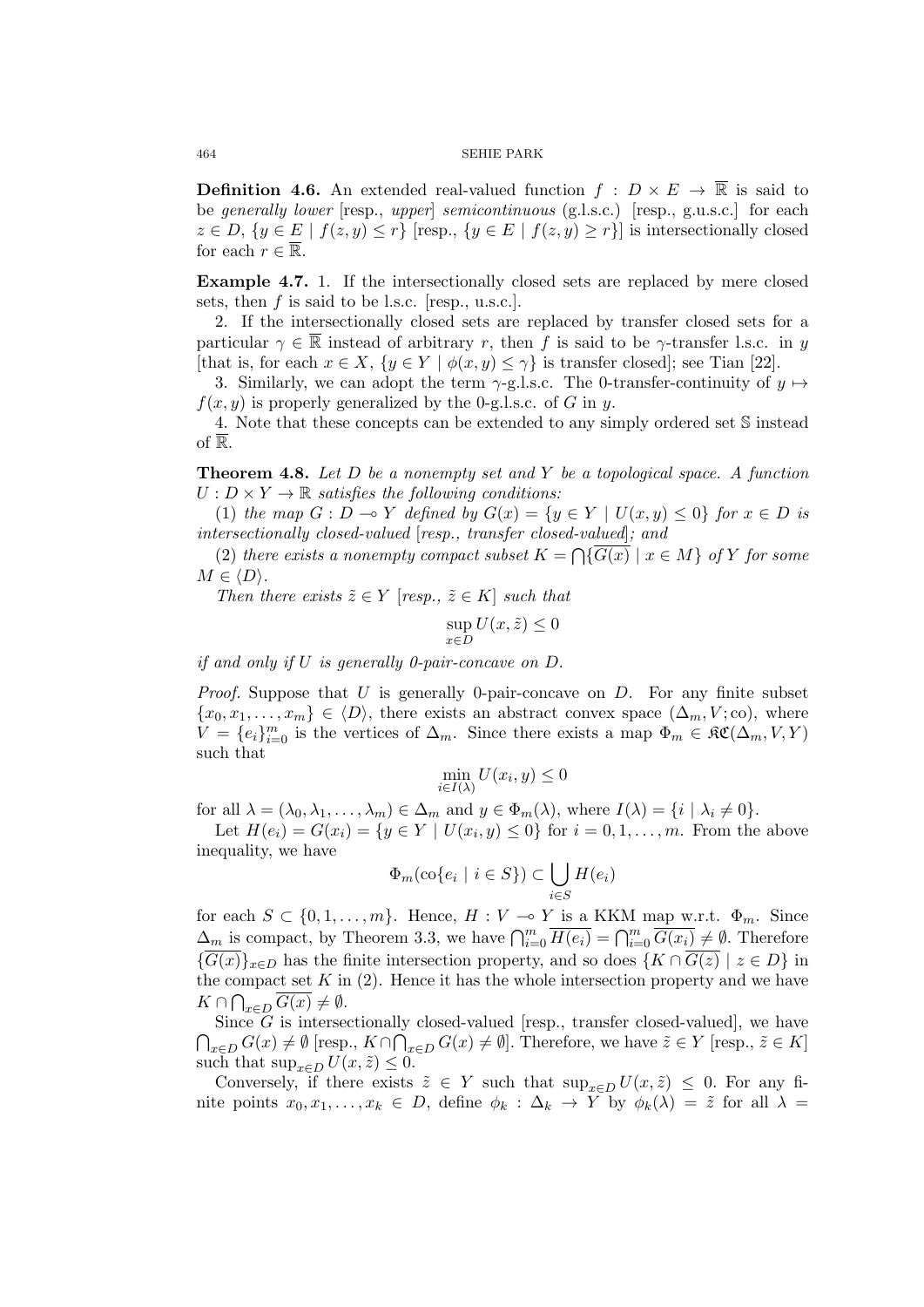$\{\lambda_0, \lambda_1, \ldots, \lambda_k\} \in \Delta_k$ . We see that *U* is 0-pair-concave on *D*. This completes the proof.

**Remark 4.9.** 1. Actually, (1) states that *G* is 0-g.l.s.c. [resp., 0-transfer l.s.c.].

2. When *U* is generally 0-pair-concave on *D*, we can define an abstract convex space  $(Y, D; \Gamma)$ , and condition (2) can be replaced by another compactness condition corresponding to (ii) in the KKM Theorem 3.1 without affecting the conclusion of Theorem 4.8.

**Corollary 4.10** ([2, Theorem 3.1])**.** *Let D be a nonempty subset of a set X and Y be a topological space.* A function  $U: X \times Y \to \mathbb{R}$  satisfies the following conditions:

(1) *there exist*  $\{x^0, x^1, \ldots, x^n\} \subset D$  *such that*  $K = \bigcap_{i=0}^n \overline{G(x^i)}$  *is compact where*  $G(x) = \{y \in Y \mid U(x, y) \leq 0\}$ ;

(2)  $U|_{D\times K}(x,y)$  *is 0-transfer-continuous in y. Then there exists*  $\tilde{z} \in K$  *such that* 

$$
\sup_{x \in A} U(x, \tilde{z}) \le 0
$$

*if and only if U is 0-pair-concave on A.*

From Theorem 4.8, we have the following generalization of the Fan minimax inequality [3]:

**Theorem 4.11.** *Let X be a topological space, D a nonempty subset of X, and*  $f, g: X \times X \rightarrow \mathbb{R}$ . Assume that:

(1)  $f \leq g$  on  $X \times X$ ;

(2) *there exist*  $x^1, \ldots, x^n \in D$  *such that*  $K = \bigcap_{i=1}^n \overline{G(x^i)}$  *is compact where*  $G(x) =$  $\{z \in X \mid f(x, z) \leq \mu\}$  *and*  $\mu = \sup_{y \in X} g(y, y)$ ;

(3)  $g|_{D\times X}$  *is*  $C$ -quasiconcave on  $D$ *;* and

(4) *for each*  $x \in D$ ,  $\{y \in X \mid f(x, y) \leq \mu\}$  *is intersectionally closed* [*resp., transfer closed*]*.*

*Then there exists*  $\tilde{z} \in X$  [*resp.,*  $\tilde{z} \in K$ ] *such that* 

$$
\sup_{x \in D} f(x, \tilde{z}) \le \sup_{y \in X} g(y, y)
$$

*holds.*

*Proof.* Clearly we may assume that  $\mu < \infty$ . Define  $U: D \times X \to \mathbb{R}$  by  $U(x, z) =$  $f(x, z) - \mu$ . Then, from assumption (4), *U* satisfies assumption (1) of Theorem 4.8. For arbitrary  $\{\hat{x}^0, \hat{x}^1, \dots, \hat{x}^k\} \in \langle D \rangle$ , by (3), there is a continuous function  $\phi_k : \Delta_k \to X$  such that

$$
\min_{i \in I(\lambda)} g(\hat{x}^i, \phi_k(\lambda)) - g(\phi_k(\lambda), \phi_k(\lambda)) \le 0.
$$

From assumption (1),  $f(\hat{x}^i, \phi_k(\lambda)) - \mu \leq g(\hat{x}^i, \phi_k(\lambda)) - g(\phi_k(\lambda), \phi_k(\lambda))$ , so

$$
\min_{i \in I(\lambda)} U(\hat{x}^i, \phi_k(\lambda)) \le 0
$$

for all  $\lambda = (\lambda_1, \ldots, \lambda_k) \in \Delta_k$ , where  $I(\lambda) = \{i \mid \lambda_i \neq 0\}$ . Hence *U* is 0-pairconcave. Thus according to Theorem 4.8, there exists  $\tilde{z} \in Y$  [resp.,  $\tilde{z} \in K$ ] such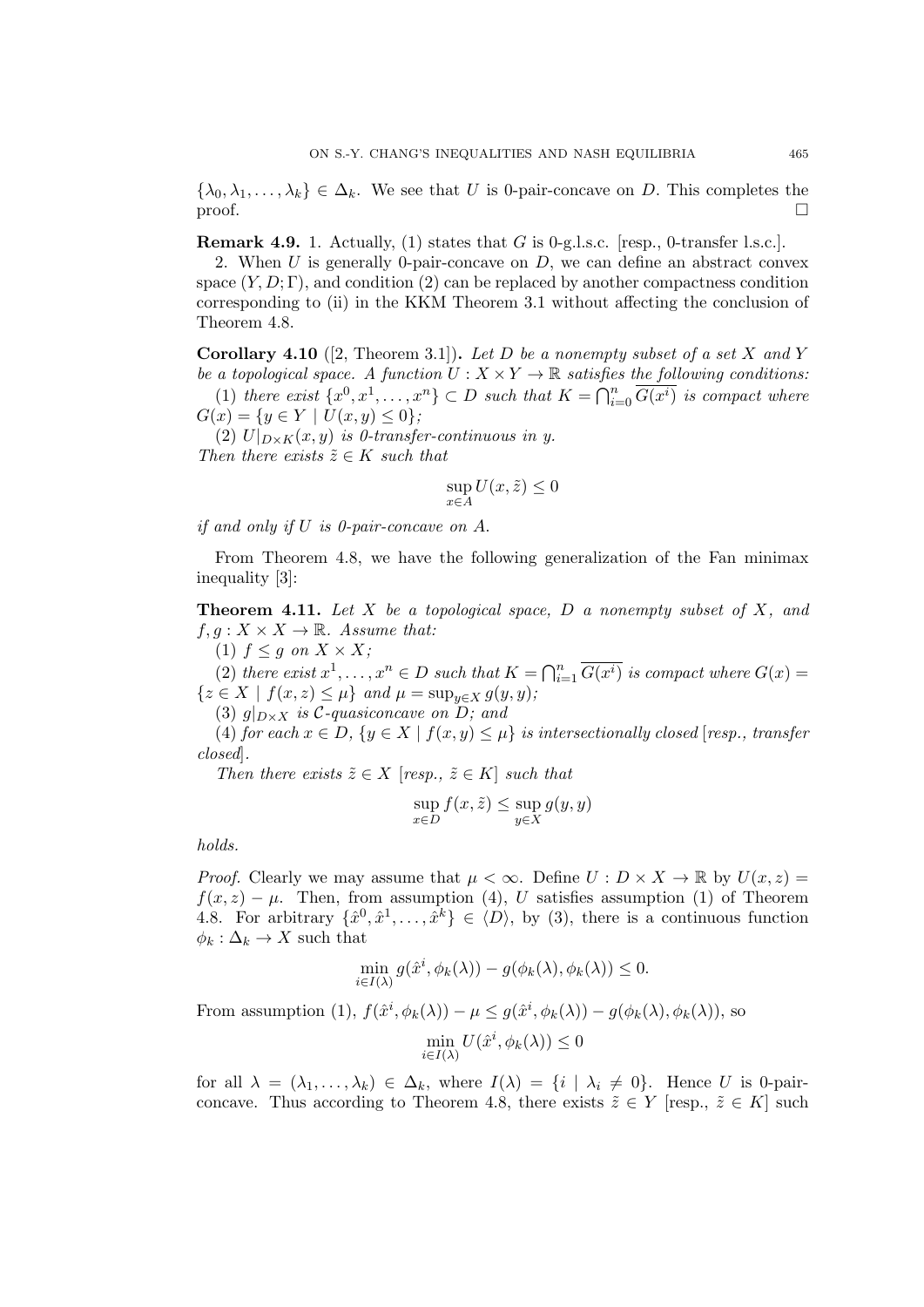that  $\sup_{x \in D} U(x, \tilde{z}) \leq 0$ . Then

$$
\sup_{x \in D} f(x, \tilde{z}) \le \sup_{y \in X} g(y, y).
$$

This completes our proof.  $\Box$ 

**Remark 4.12.** 1. Instead of (4), we can choose

 $(4)'$  *for each*  $x \in D$ *,*  $y \mapsto f(x, y)$  *is*  $\mu$ -g*.l.s.c. on K.* 

Then Theorem 4.11 still improves [2, Theorem 3.2].

2. Theorems 4.8 and 4.11 seem to be not directly related to abstract convex spaces, but they are consequences of our theory on *G*-convex spaces. For example, Theorem 4.11 follows from Theorem 3.6 as follows:

*Proof of Theorem 4.11 using Theorem 3.6.* Since  $g|_{D\times X}$  is *C*-quasiconcave on *D* by (3), for each  $A \in \langle D \rangle$ , there exists a continuous map  $\phi_A : \Delta_{|A|-1} \to X$ . Therefore,  $(X, D; {\phi_A}_{A \in (D)})$  is a  $\phi_A$ -space and can be made into a *G*-convex space. Note that every *G*-convex space satisfies the partial KKM principle. Now we apply Theorem 3.6.

(a) By (4), for each  $x \in D$ ,  $\{y \in X \mid f(x, y) \leq \mu\}$  is intersectionally closed [resp., transfer closed].

(b) We have to show that, for each  $N \in \langle D \rangle$  and  $y \in \phi_N(\Delta_{|N|-1}) \subset \Gamma_N$ , we have  $\min\{f(z, y) \mid z \in N\} \leq \mu.$ 

In fact, since  $g|_{D\times X}$  is *C*-quasiconcave on *D* by (3), we have

$$
\min\{g(x^i, \phi_N(\lambda)) \mid i \in J\} \le g(\phi_N(\lambda), \phi_N(\lambda))
$$

as in the definition in [5]. Therefore, for any  $y = \phi_N(\lambda) \in \phi_N(\Delta_{|N|-1}) \subset \Gamma_N$ , we have

$$
\min\{f(x,y) \mid x \in N\} \le \min\{g(x,y) \mid x \in N\} \le \min\{g(x^i, \phi_N(\lambda)) \mid i \in J\}
$$
  

$$
\le g(\phi_N(\lambda), \phi_N(\lambda)) \le \sup_{x \in X} g(x,x).
$$

(c) The compactness condition holds by (2).

Since (a)-(c) imply requirements  $(1)-(3)$  of Theorem 3.6, resp., its conclusion holds, that is, there exists a  $\hat{y} \in X$  [resp.,  $\hat{y} \in K$ ] such that

 $f(x, \hat{y}) \leq \gamma$  for all  $x \in D$ .

This completes our proof.

From Theorem 4.11, we have the following useful result:

**Corollary 4.13** ([2, Corollary 3.1])**.** *Let X be a compact topological space, D be a nonempty subset of X, and*  $g: X \times X \to \mathbb{R}$ *. Suppose*  $g|_{D \times X}$  *is C*-*quasiconcave on D,* and the function  $y \mapsto q(x, y)$  *is l.s.c. for each*  $x \in D$ *. Then* 

$$
\min_{y \in X} \sup_{x \in D} g(x, y) \le \sup_{y \in X} g(y, y).
$$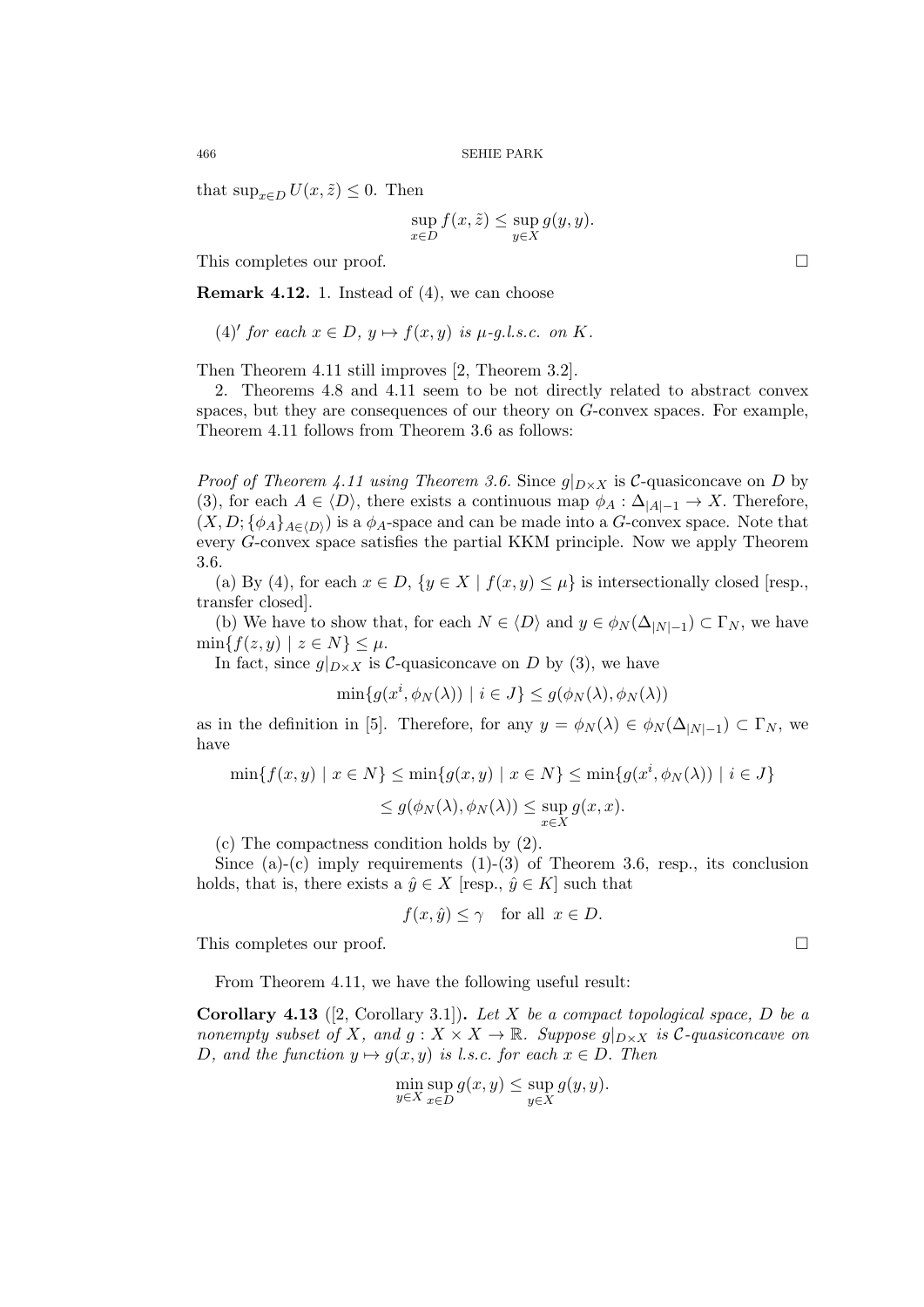**Theorem 4.14.** *Let X and Y be topological spaces, D, C be nonempty compact subsets of*  $X, Y$ *, resp.,*  $f, g: X \times Y \to \mathbb{R}$ *, and*  $U: (D \times C) \times (X \times Y) \to \mathbb{R}$  *be defined by*  $U((x, y), (u, v)) = f(u, y) - g(x, v)$ *. Assume that:* 

- (1) *the function*  $x \mapsto \sup_{y \in Y} f(x, y)$  *is l.s.c. on D*;
- (2) *the function*  $y \mapsto \inf_{x \in X} g(x, y)$  *is u.s.c. on C*;
- (3) *U* is generally 0-pair-concave on  $X \times Y$ .

*Then the minimax inequality*

$$
\min_{x \in D} \sup_{y \in Y} f(x, y) \le \max_{y \in C} \inf_{x \in X} g(x, y)
$$

*holds. Furthermore, if*  $f = g$ *, then* 

$$
\inf_{x \in X_1} \sup_{y \in Y_1} f(x, y) = \sup_{y \in Y_2} \inf_{x \in X_2} f(x, y);
$$

*where*  $X_i$  *is either*  $D$  *or*  $X$  *and*  $Y_i$  *is either*  $C$  *or*  $Y$  *for*  $i = 1, 2$ *.* 

*Proof.* From assumption (3), by Theorem 4.8, there exists  $(\tilde{x}, \tilde{y}) \in D \times C$  such that

$$
\sup_{(u,v)\in X\times Y} [f(\tilde{x}, v) - g(u, \tilde{y})] \le 0.
$$

Then

$$
\sup_{v \in Y} f(\tilde{x}, v) \le \inf_{u \in X} g(u, \tilde{y}).
$$

From assumptions  $(1)$  and  $(2)$ , we have

$$
\min_{x \in D} \sup_{y \in Y} f(x, y) \le \max_{y \in C} \inf_{x \in X} g(x, y).
$$

For the case  $f = g$ , just follow the proof of [2, Theorem 3.3].

**Remark 4.15.** 1. When *U* is 0-pair-concave on  $X \times Y$  in (3), Theorem 4.14 reduces to [2, Theorem 3.3].

2. Theorems 4.11 and 4.14 also generalize Theorem 4 and Theorem 3 in [8, p.1211–1214].

# 5. Existence of Nash equilibria

We follow [2]. Let  $I = \{1, \ldots, n\}$  be a set of players. A non-cooperative generalized *n*-person game is an ordered 3*n*-tuple

$$
\mathcal{G} = \{X_1,\ldots,X_n;\ T_1,\ldots,T_n;\ u_1,\ldots,u_n\},\
$$

and for each player  $i \in I$ , the nonempty set  $X_i$  is the strategy set,  $T_i : X =$  $\prod_{i \in I} X_i$  →  $X_i$  is the player's constraint correspondence (multimap), and  $u_i: X \rightarrow$ R is the *i*-th player's payoff function. Whenever the player's constraint correspondence  $T_i(x) = X_i$  for all  $x \in X$  and all  $i \in I$ , the generalized game reduces to 2*n*-tuple  $\mathcal{G} = \{X_1, \ldots, X_n; u_1, \ldots, u_n\}$  and is called an *n*-person game of normal form. The set *X* is the Cartesian product of the individual strategy spaces. Denote by  $X_{-i} = \prod_{j \in I \setminus \{i\}} X_j$ . Denote by  $x_i$  and  $x_{-i}$  an element of  $X_i$  and  $X_{-i}$ , resp.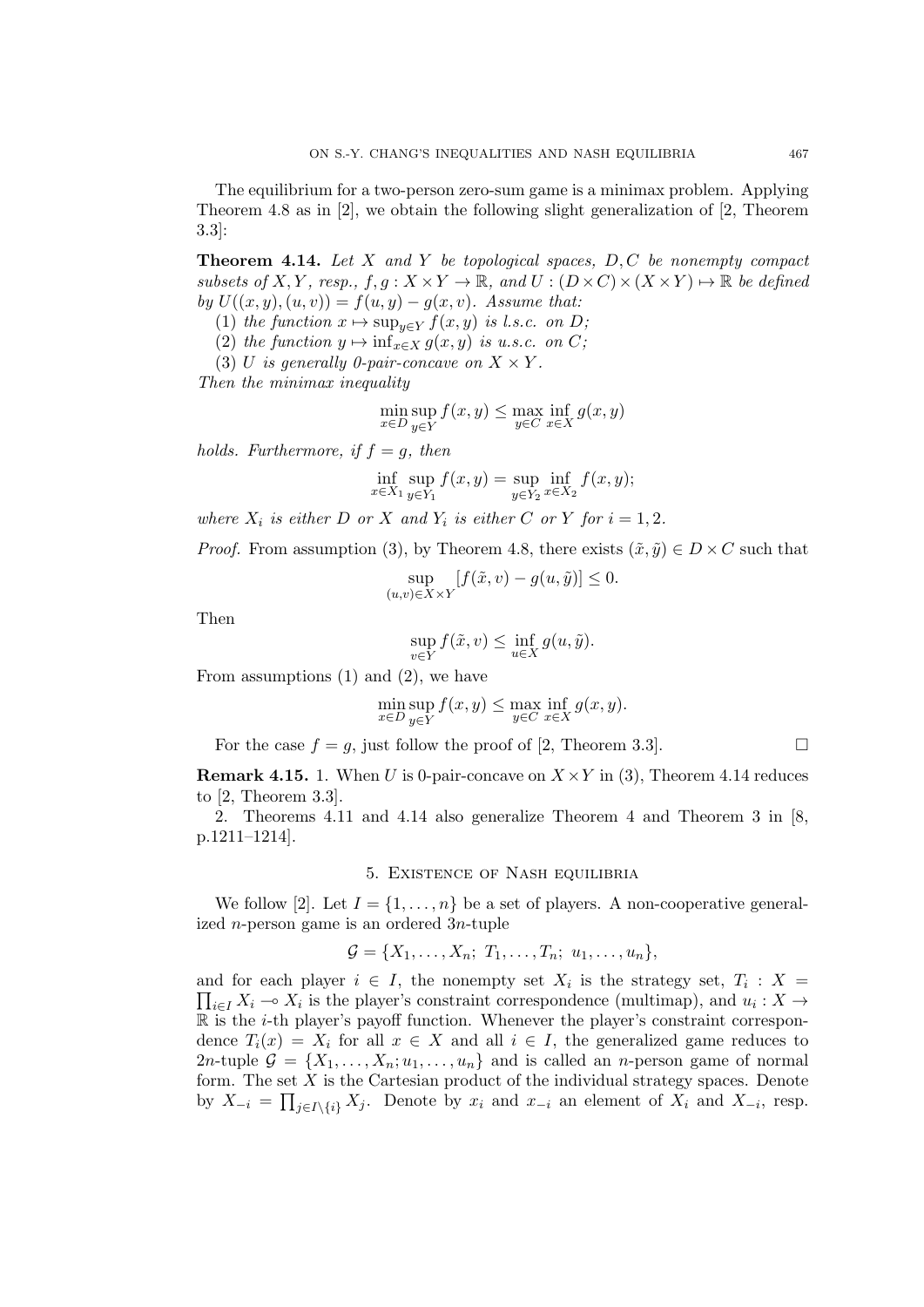Denote an arbitrary point of *X* by  $x = (x_i, x_{-i})$ , with  $x_i$  in  $X_i$  and  $x_{-i}$  in  $X_{-i}$ . Let *J* be a nonempty subset of *I*. Denote  $X_J = \prod_{i \in J} X_i$  and  $X_{-J} = \prod_{i \in I \setminus J} X_i$ . Denote by  $x_j$  and  $x_{-j}$  an element of  $X_j$  and  $X_{-j}$ , resp. Denote an arbitrary point of *X* by  $x = (x_J, x_{-J})$ , with  $x_J$  in  $X_J$  and  $x_{-J}$  in  $X_{-J}$ . Denote  $T : X \to X$  by  $T(x) = \prod_{i=1}^{n} T_i(x)$  for all  $x \in X$ .

A strategy vector  $\tilde{x} \in X$  is said to be a *Nash equilibrium* for the generalized *n*-person game  $\mathcal{G}$  if for each  $i \in I$ 

$$
\tilde{x}_i \in T_i(\tilde{x})
$$
 and  $u_i(\tilde{x}_i, \tilde{x}_{-i}) \geq u_i(x_i, \tilde{x}_{-i})$  for all  $x_i \in T_i(\tilde{x})$ .

A strategy vector  $\tilde{x} \in X$  is said to be an *S-Nash equilibrium* for the generalized *n*-person game *G* if  $\tilde{x}$  is a Nash equilibrium for *G* and

$$
\sum_{i=1}^{n} u_i(x) \le \sum_{i=1}^{n} u_i(\tilde{x}_i, x_{-i})
$$
 for all  $x \in T(\tilde{x})$ .

Whenever the player's constraint correspondence  $T_i(x) = X_i$  for all  $x \in X$  and  $i \in I$ , a Nash equilibrium  $\tilde{x} \in X$  is said to be a *pure-strategy Nash equilibrium* for the *n*-person game *G* of normal form; an *S*-Nash equilibrium is said to be an *S-Nash-strategy equilibrium* for the *n*-person game *G* of normal form.

Let *J* ⊂ *I*. A strategy vector  $\tilde{x}_J$  ∈  $X_J$  is said to be a *J-dominant-strategy* if

 $u_i(\tilde{x}_i, x_{-i}) \geq u_i(x_i, x_{-i})$  for all  $x \in X$  and  $i \in J$ .

A strategy vector  $\tilde{x} \in X$  is said to be a *J-dominant-strategy Nash equilibrium* for the *n*-person game  $\mathcal G$  of normal form when  $\tilde x$  is a pure-strategy Nash equilibrium and  $\tilde{x}_J$  is a *J*-dominant-strategy.

Let  $\mathcal{G} = \{X_1, \ldots, X_n; T_1, \ldots, T_n; u_1, \ldots, u_n\}$  be a non-cooperative generalized *n*person game. By following the method introduced by Nikaido-Isoda [11], let us define the aggregate payoff function  $U: X \times X \to \mathbb{R}$  associated as follows:

$$
U(x, y) = \sum_{i=1}^{n} [u_i(y_i, x_{-i}) - u_i(x)],
$$

for every  $x = (x_1, \ldots, x_n), y = (y_1, \ldots, y_n) \in X = \prod_{i=1}^n X_i$ . Also, we denote  $\mathcal{F}(T) = \{x \in X \mid x_i \in T_i(x), i \in I\}$  and  $T(x) = \prod_{i=1}^n T_i(x_i)$  for all  $x \in X$ . Then we shall need the following which is a general form of Proposition 1 in [9]:

**Lemma 5.1** ([2, Lemma 4.1])**.** *Let G be a non-cooperative generalized n-person game and*  $\hat{x} = (\hat{x}_1, \dots, \hat{x}_n) \in T(\hat{x})$ .

(1)  $\hat{x}$  *is a Nash equilibrium if and only if*  $U(\hat{x}, y) \leq 0$  *for all*  $y \in T(\hat{x})$ *.* 

(2)  $\hat{x}$  *is an S*-Nash equilibrium if and only if  $U(x, \hat{x}) \geq 0$  for all  $x \in T(\hat{x})$ .

Using Theorem 4.8 and Lemma 5.1, we can now prove the following existence theorems of equilibria in generalized *n*-person games and normal forms of *n*-person games:

**Theorem 5.2.** *Let G be a non-cooperative generalized n-person game, and U* :  $X \times X \to \mathbb{R}$  *be the aggregate payoff function. Then G has a Nash equilibrium*  $\hat{x} \in X$  $[resp., \hat{x} \in K]$  *if and only if the following conditions are fulfilled:* 

(1) *the set*  $K$  *is a nonempty compact subset of*  $\mathcal{F}(T)$ *;*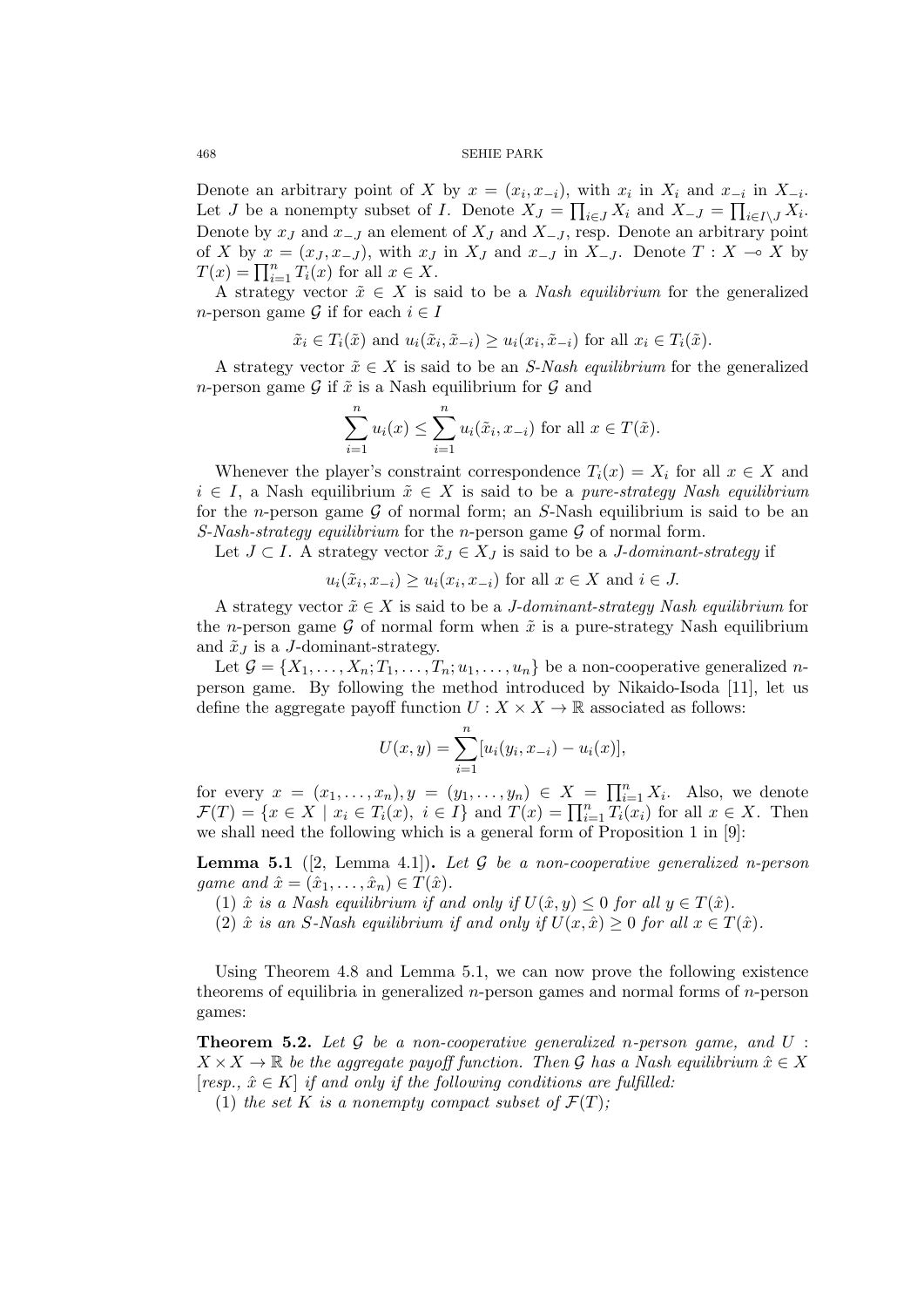(2) *the map*  $G: K \to T(K)$  *defined by*  $G(x) = \{y \in T(K) \mid U(x, y) \leq 0\}$  *for*  $x \in K$  *is intersectionally closed-valued* [*resp., transfer closed-valued*]*;* (3)  $U|_{K \times T(K)}$  is generally 0-pair-concave on  $T(K)$ .

*Proof.* Suppose the three conditions hold. Let  $A = T(K)$ . From Theorem 4.8, there exists ˆ*z* such that

$$
\sup_{y \in T(K)} U(\hat{z}, y) \le 0.
$$

Hence from Lemma 5.1,  $\hat{z}$  is a Nash equilibrium for the generalized game  $\mathcal{G}$ .

Suppose *G* has a Nash equilibrium  $\hat{z}$ . Let  $K = {\hat{z}}$ . Then *K* is a compact subset of  $\mathcal{F}(T)$  and  $U|_{K\times T(K)}(x,y)$  is 0-transfer continuous in *x*. Also,  $U|_{K\times T(K)}$ is 0-pair-concave on  $T({\tilde{z}})$ . This completes the proof.

**Remark 5.3.** Chang [2, Theorem 4.1] obtained Theorem 5.2 under the assumptions  $(2)'$  *U*| $_{K \times T(K)}(x, y)$  is 0-transfer continuous in *x*, and

 $(T|K)$ <sup>*v*</sup>  $U|_{K \times T(K)}$  is 0-pair-concave on  $T(K)$ ,

instead of  $(2)$  and  $(3)$ , resp.

**Theorem 5.4.** *Let G be a non-cooperative generalized N-person game, and U* :  $X \times X \rightarrow \mathbb{R}$  *be the aggregate payoff function. Then G has an S-Nash equilibrium*  $\tilde{z} \in X$  [resp.,  $\tilde{z} \in K$ ] *if and only if the following conditions are fulfilled:* 

(1) the set K is a nonempty compact subset of  $\mathcal{F}(T)$ ;

(2) *the map*  $G: K \to T(K)$  *defined by*  $G(x) = \{y \in T(K) | -U(x, y) \le 0\}$  *for*  $x \in K$  *is intersectionally closed-valued* [*resp., transfer closed-valued*];

 $(3)$   $-U|_{K\times T(K)}$  is generally 0-pair-concave on  $T(K)$ .

*Proof.* Let  $A = T(K)$ . From Theorem 4.8, there exists  $\tilde{z}$  such that

$$
\sup_{x \in T(K)} -U(x, \tilde{z}) \le 0.
$$

Hence from Lemma 5.1,  $\tilde{z}$  is an *S*-Nash equilibrium for the generalized game  $\mathcal{G}$ . It is obvious that the converse is also true.

**Remark 5.5.** Chang [2, Theorem 4.2] obtained Theorem 5.4 under the assumptions  $(2)'$  *−U*<sup>|</sup> $_K$ ×*T*( $_K$ )</sub> $(x, y)$  is 0-transfer continuous in *x*, and

 $(3)'$  *−U*| $_K$ ×*T*( $K$ )</sub> is 0-pair-concave on *T*( $K$ ),

instead of  $(2)$  and  $(3)$ , resp.

Also, from Theorem 4.8 and Lemma 5.1, we have the following theorems:

**Theorem 5.6.** Let  $\mathcal{G} = \{X_1, \ldots, X_n; u_1, \ldots, u_n\}$  be an *n*-person game of normal *form and*  $J \subset \{1, 2, \ldots, n\}$ *. Suppose that for each*  $i \in J$  *the following conditions are fulfilled:*

(1) there exist  $y^{i,0}, y^{i,1}, \ldots, y^{i,n_i} \in X_i$  such that  $K_i = \bigcap_{j=0}^{n_i} \overline{G_i(y^{i,j})}$  is compact where  $G_i(y) = \{x_i \in X_i \mid U_i(x_i, y) \leq 0\}$  and  $U_i: X_i \times X \rightarrow \mathbb{R}$  is defined by  $U_i(x_i, y) = u_i(y) - u_i(x_i, y_{-i});$ 

(2) the map  $H_i: K_i \to X$  defined by  $H(x_i) = \{y \in X \mid U_i(x_i, y) \leq 0\}$  for  $x_i \in K_i$ *is intersectionally closed-valued [resp., transfer closed-valued].*

*Then there exists a J-dominant-strategy*  $\tilde{z}_J$  *in*  $\prod_{i \in J} X_i$  [resp., *in*  $\prod_{i \in J} K_i$ ] for the *game*  $G$  *if and only if*  $U_i|_{X_i \times X}$  *is generally 0-pair-concave on*  $X$  *for each*  $i \in J$ *.*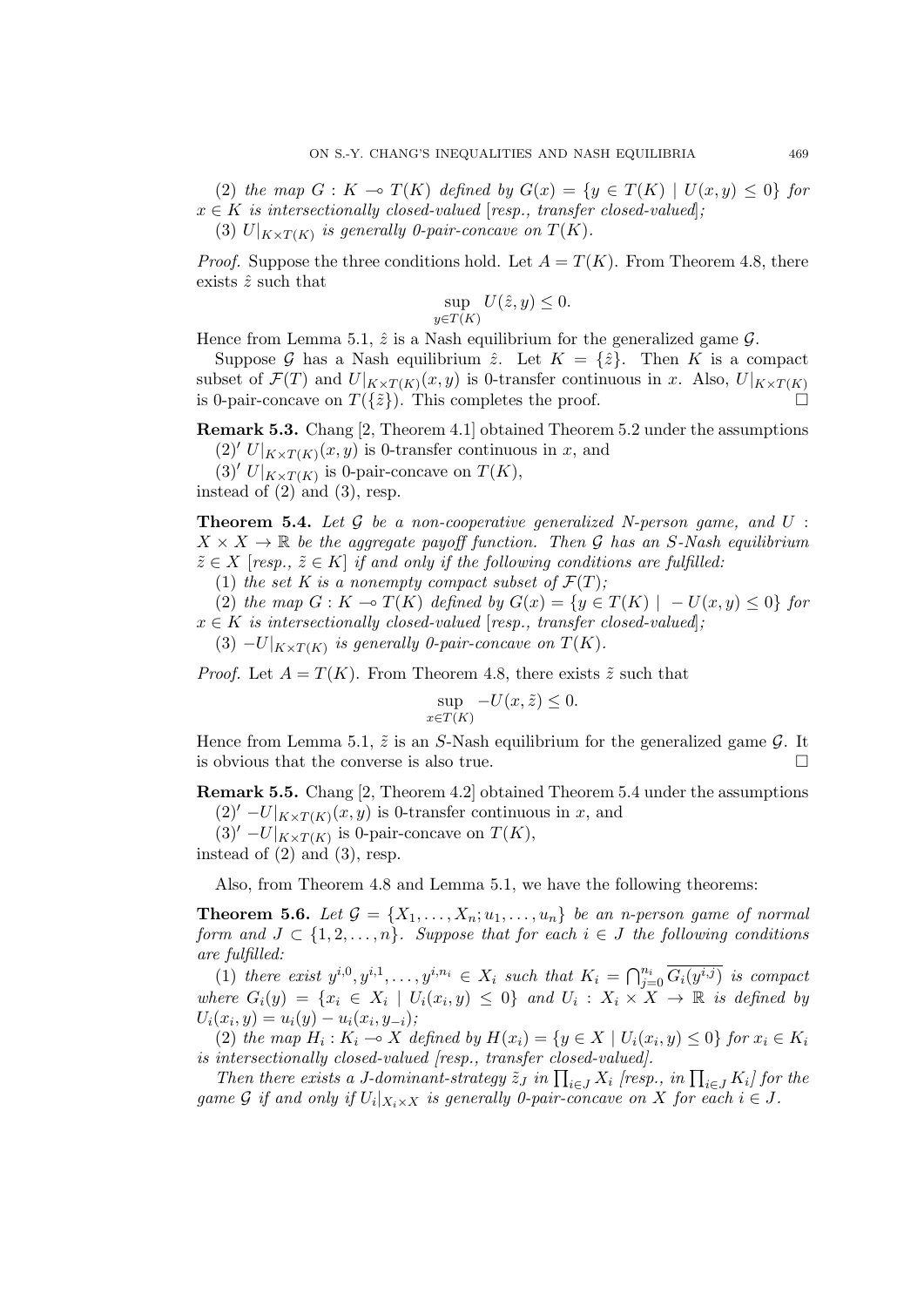**Theorem 5.7.** Let  $\mathcal{G} = \{X_1, \ldots, X_n; u_1, \ldots, u_n\}$  be an *n*-person game of normal *form,*  $J \subset \{1, 2, \ldots, n\}$ *, and*  $U : X \times X \to \mathbb{R}$  *be the aggregate payoff function. Suppose that the following conditions are fulfilled:*

(1)  $E_J = \{x_J \in X_J \mid x_J \text{ is a } J\text{-}dominant-strategy\}$ 

(2) there exist  $y^0, y^1, \ldots, y^n \in X$  such that  $K = \bigcap_{i=0}^n \text{cl}_Y G(y_i)$  is compact where  $G(y) = \{x \in E_J \times X_{-J} \mid U(x, y) \le 0\}$  and  $Y = E_J \times X_{-J}$ ;

(3) *the map*  $H: K \to X$  *defined by*  $H(x) = \{y \in X \mid U(x, y) \le 0\}$  *for*  $x \in K$  *is intersectionally closed-valued* [*resp., transfer closed-valued*]*.*

*Then there exists a J-dominant-strategy Nash equilibrium*  $\tilde{z} \in X$  [*resp.,*  $\tilde{z} \in K$ ] *for the game* G *if and only if*  $U|_{Y \times X}$  *is generally 0-pair-concave on X.* 

**Theorem 5.8.** Let  $\mathcal{G} = \{X_1, \ldots, X_n; u_1, \ldots, u_n\}$  be an *n*-person game of normal *form and*  $U: X \times X \to \mathbb{R}$  *be the aggregate payoff function. Then there exists a pure-strategy Nash equilibrium for the game G if and only if the following conditions are fulfilled:*

(1) *there exists a subset*  $Z \subset X$  *and*  $y^0, y^1, \ldots, y^n \in X$  *such that*  $K = \bigcap_{i=0}^n \text{cl}_Z G(y_i)$ *is compact where*  $G(y) = \{x \in Z \mid U(x, y) \le 0\}$ ;

(2) *the map*  $H: K \to X$  *defined by*  $H(x) = \{y \in X \mid U(x, y) \le 0\}$  *for*  $x \in K$  *is intersectionally closed-valued* [*e.g.,*  $U|_{K \times X}(x, y)$  *is 0-transfer continuous in x*];

(3)  $U|_{Z\times X}$  *is generally 0-pair-concave on X.* 

**Remark 5.9.** 1. Theorems 5.6 - 5.8 generalize Theorems 4.3 - 4.5 of [2], resp.

2. According to [2], Theorem 5.2 generalizes Theorem 1 in [6]. Theorem 5.8 generalizes Theorems 1 and 3 in  $[1]$ , Theorem 1 [8], and Theorem 1 of  $[5]$  without the fixed property. Theorems 5.6 and 5.7 generalize Theorems 4 and 5 in [1].

# **REFERENCES**

- [1] M. Baye, G. Tian and J. Zhou, *Characterizations of the existence of equilibria in games with discontinuous and non-quasiconcave payoffs*, Rev. Econom. Stud. **60** (1993), 935–948.
- [2] S.-Y. Chang, *Inequalities and Nash equilibria*, Nonlinear Anal. **73** (2010), 2933–2940.
- [3] K. Fan, *A minimax inequality and applications*, in O. Shisha (Ed.), Inequalities III, Proc. of 3rd Symposium on Inequalities, Academic Press, New York, 1972, pp. 103–113.
- [4] F. Forgo, *On The existence of Nash-equilibrium in N-person generalized concave games*, in S. Komlosi, T. Rapcsak, S. Schaible (Eds.), Generalized Convexity, in: Lecture Notes in Economics and Mathematical Systems, vol. 40, Springer, Berlin, 1994, pp. 53–61.
- [5] J.-C. Hou, *Characterization of the existence of a pure-strategy Nash equilibrium*, Appl. Math. Lett. **22** (2009), 689–692.
- [6] W. K. Kim and S. Kum, *Existence of Nash equilibria with C-concavity*, Nonlinear Anal. **63** (2005), 1857–1865.
- [7] W. K. Kim and K. H. Lee, *The existence of Nash equilibrium in N-person games with Cconcavity*, Comput. Math. Appl. **44** (2002), 1219–1228.
- [8] W. K. Kim and K. H. Lee, *Nash equilibrium and minimax theorem with C-concavity*, J. Math. Anal. Appl. **328** (2007), 1206–1216.
- [9] H. Lu, *On the existence of pure-strategy Nash equilibrium*, Econom. Lett. **94** (2007), 459–462.
- [10] D. T. Luc, E. Sarabi and A. Soubeyran, *Existence of solutions in variational relation problems without convexity*, J. Math. Anal. Appl. **364** (2010), 544–555.
- [11] H. Nikaido and K. Isoda, *Note on noncooperative convex games*, Pacific J. Math. **5** (1955), 807–815.
- [12] S. Park, *Fixed point theorems on* KC*-maps in abstract convex spaces*, Nonlinear Anal. Forum **11** (2006), 117–127.